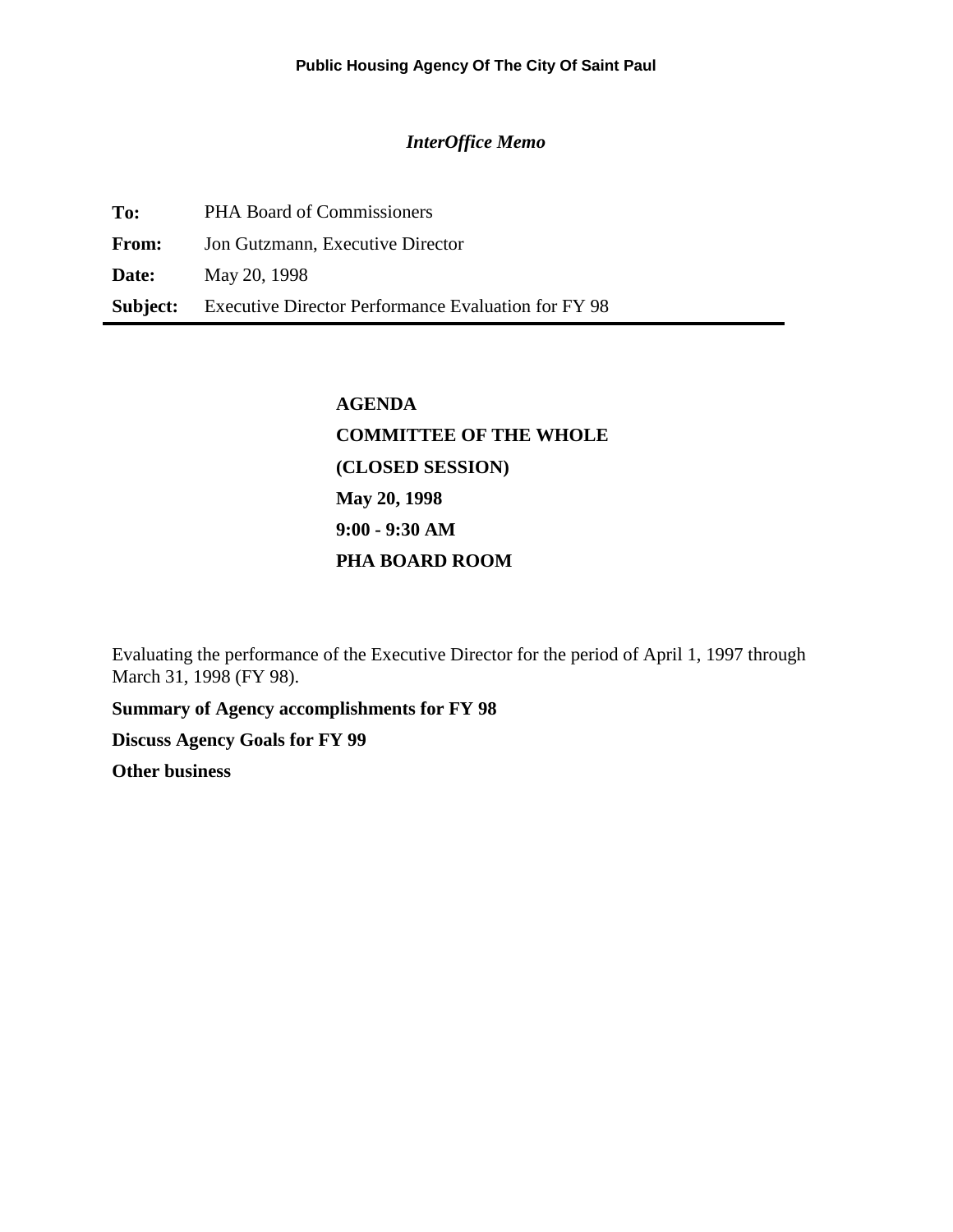## **Summary of Agency Accomplishments for FY 98 (April 1, 1997 - March 31, 1998):**

The performance of the Executive Director is measured against specific goals for the Agency. These Agency Goals are approved by the Board of Commissioners. There were ten Agency Goals for FY 98:

## **1. High Performance in Public Housing: Continue "High Performer" status under HUD's Public Housing Management Assessment Program (PHMAP).**

On June 18, 1997, the Board certified the Agency's performance under PHMAP as "High Performer" for the **seventh** consecutive year. The PHA's overall score was certified at 100%. The PHMAP assessment covers eight areas of PHA operations, with our certifications as follows:

- Vacancy days: "A" is 3% or less of available days; PHA 1.5% of available days  $= A$
- Modernization: (five components measured;  $PHA = A's$  in all five)
- Rents uncollected: (balance must equal less than 2% of total; PHA  $0.7\% = A$ )
- Outstanding work orders: (two components;  $PHA = A's$  in both)
- Annual inspections: condition of units and systems (two components;  $PHA = A$ 's in both)
- Financial management: cash reserves should equal 15% or more of allowable level; PHA at  $48\% = A$ ) (Note: the way that HUD calculates cash reserves for PHMAP purposes is different from the way HUD calculates them for budget purposes. The calculation of reserves using the HUD budget method was 92.4% of allowable at the end of FY 97.)
- Resident services and community building: Board policy and significant activity in four areas:  $PHA = A's$  in all four
- Security: four components;  $PHA = A's$  in all four

The High Performer designation should provide assurance to the Board and the public that the PHA is well run and its staff remain committed to the mission of providing decent, safe, and affordable housing. In FY 96, the PHA's PHMAP score was reported by HUD as the highest in the nation for a large housing authority. In FY 97, a few other large PHA's also attained a 100% score, and no official ranking was released by HUD. However, CLPHA released a scoring of member PHA's **(attached).**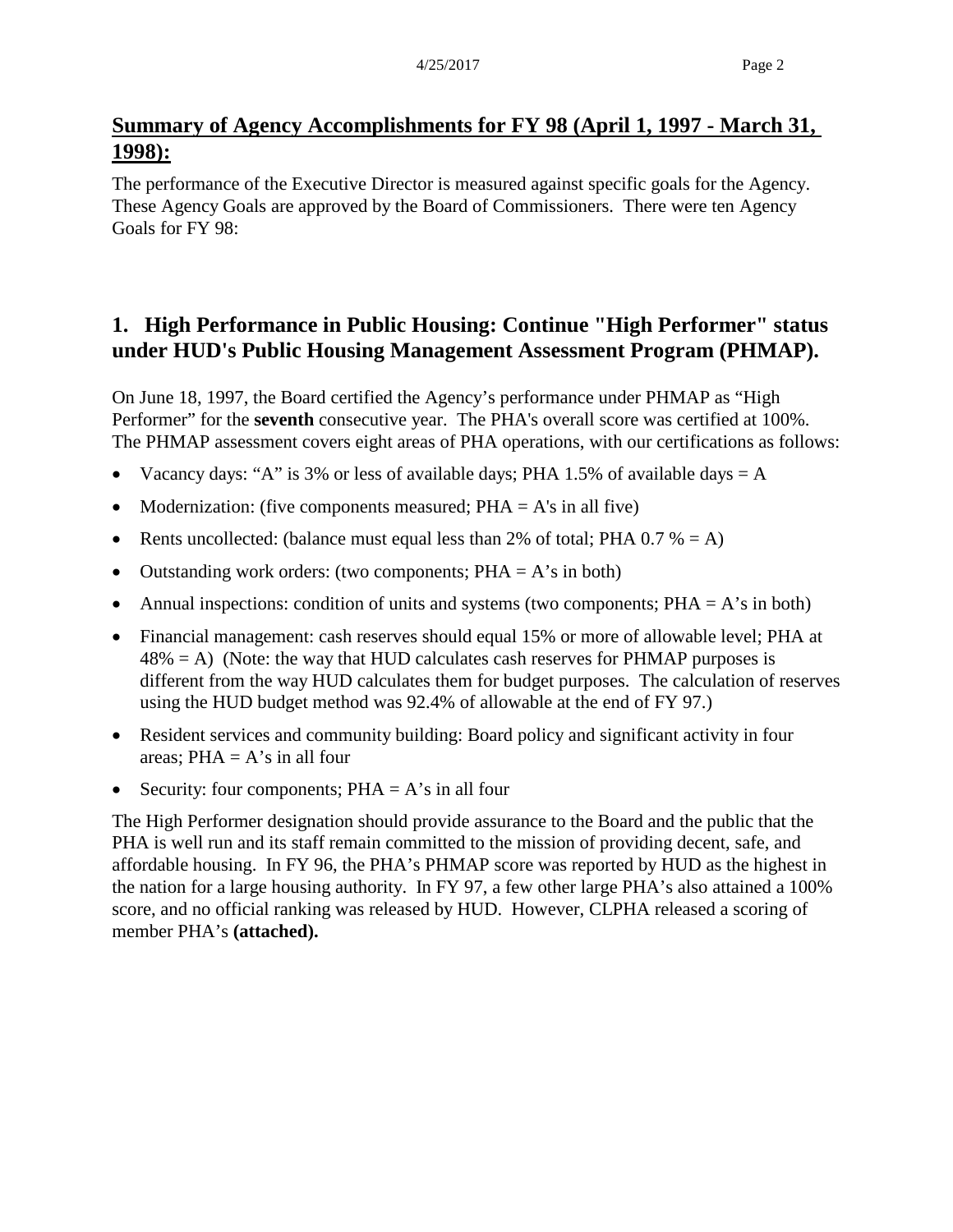## **2. High Performance in Section 8: Strive to attain "High Performer" status under HUD's new Section 8 Management Assessment Program (SEMAP). Seek 200 additional Section 8 subsidies if available from HUD.**

- HUD proposed but did not implement a rule creating a Section 8 Management Assessment Program (SEMAP). The PHA is prepared for SEMAP monitoring and evaluation should it become a reality.
- In June, the PHA applied for an additional 50 Family Unification Program (FUP) certificates. On January 1, 1998 we were awarded 50 certificates (\$341,382 for one year), increasing the FUP program size to 150 certificates.
- In October, the PHA received a special allocation of \$313,331 to provide 58 housing replacement vouchers to residents of Concord Square Apartments. HUD had requested this special action by the PHA in July as part of HUD's efforts to resolve a long standing dispute at that site.
- There were no other federally funded Section 8 funding opportunities in FY 98. The total number of Section 8 certificates and vouchers administered by the PHA was 3561 at the end of FY 98.

## **3. Fair Housing: Work cooperatively with community representatives and other units of government to ensure non-discrimination in PHA programs and to affirmatively further fair housing objectives.**

- In the previous fiscal year a settlement agreement was approved formally dismissing the *Robinson v Cisneros* lawsuit, an amendment to the ACC was approved incorporating the 200 Section 8 vouchers (two year budget authority of \$3,391,300 and \$75,000 from HUD for mobility counseling), and a contract with Lutheran Social Services and Capitol Community Services was approved for mobility counseling services. Staff prepared a detailed project plan identifying settlement terms, conditions and implementation dates, and reported progress to the Board at three meetings.
- This fiscal year's work centered around the continued distribution of the 200 *Robinson* vouchers. Staff reported implementation progress to the Board in July and November of 1997, and February 1998. The February report discussed the fact that only 26 families had moved out of PHA family developments using the Robinson vouchers. Of the 529 households who applied for the 200 vouchers, 291 have been processed and 238 are still on the waiting list. **(Report attached)**
- In other *Robinson* business, The mobility services contract concluded in FY 98; staff administered the contract with Thompson Associates to provide homeownership outreach and counseling to families on the Section 8 and Public Housing waiting lists; and staff completed training for staff, residents, and hearing officers on terminating tenancies and responding to discrimination complaints.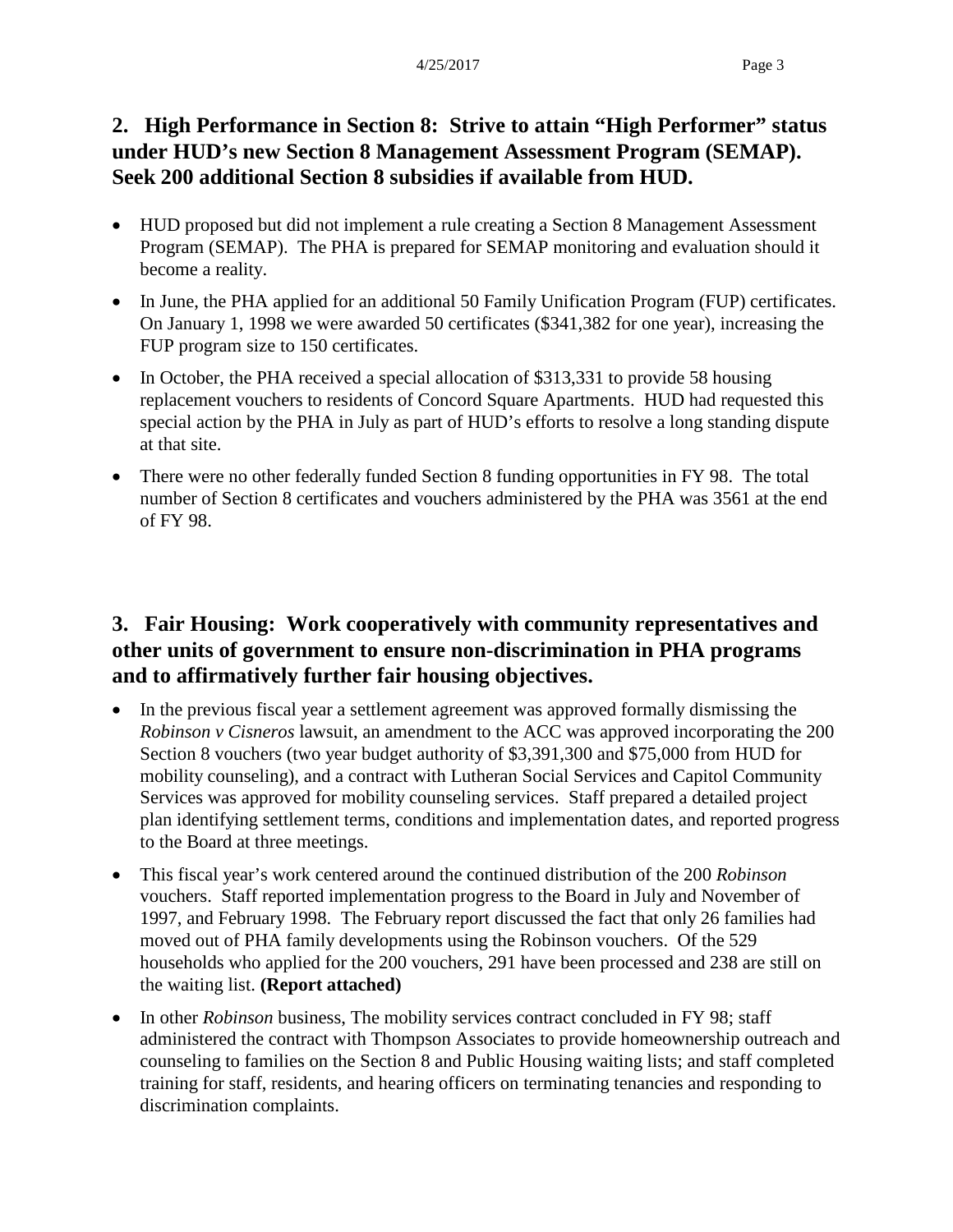## **4. Modernization: Follow the five year plan for property and management improvements; meet all expenditure goals for modernization grants; and actively involve residents, staff and the community in the master planning for the modernization of Roosevelt Homes and other modernization projects.**

**Administration:** All application, obligation and expenditure standards for modernization funding were met or exceeded, including:

- 1995 Comp Grant Program (\$10,950,855): (3/2/95 ACC approval). 100% expended as of 3/30/97 well in advance of the 3/2/98 goal. Final close-out documents submitted to HUD on 9/19/97.
- 1996 Comp Grant Program (\$8,141,041): (8/8/96 ACC approval). 91% obligated and 83% expended as of 12/9/97. Goals to obligate 100% by 9/30/98, and fully expend by 9/30/99 should be met.
- 1997 Comp Grant Program (\$7,836,207): (5/1/97 ACC approval). 27% obligated and 12% expended as of 12/9/97. Staff will work aggressively to obligate all funds by the 12/31/98 goal and fully expend by the 6/30/00 goal. This shorter time frame reflects the new 18 month obligating and spending requirements (previously 24 months). (\$7,836,207 reflects the amount after repayment of one fourth of the 1995 recission loan of \$2,035,208.)
- The application for FY 98 Comp Grant funding in the amount of \$7,836,207 was submitted to HUD on 12/17/98. This reflects the amount after repayment of the second of four equal payments of the 1995 rescission loan of \$2,035,208. Goals to obligate 100% 18 months after ACC and fully expend three years after ACC.

### **Major Modernization Projects:**

- **McDonough Community Center**: The modernization contract was completed for \$3,649,610 in March 1998. The work included substantial additions to the existing structure including new management offices, classrooms, and maintenance garages.
- **Montreal Hi-Rise Modernization**: Phase II modernization was completed for \$2,068,068 in February 1998. The work included modernization of non-dwelling areas including offices, lobbies, a substantial community room and community room kitchen addition and rehabilitation of handicap accessible dwelling units and the caretaker unit.
- **Roosevelt Modernization**: The architectural consultant contract for master planning and design was awarded in August 1997 for \$622,525. The five phased project will begin with a Phase I modernization contract to be awarded in August 1998 for approximately \$2,268,467. The estimated total amount budgeted for the entire project is approximately \$14 million.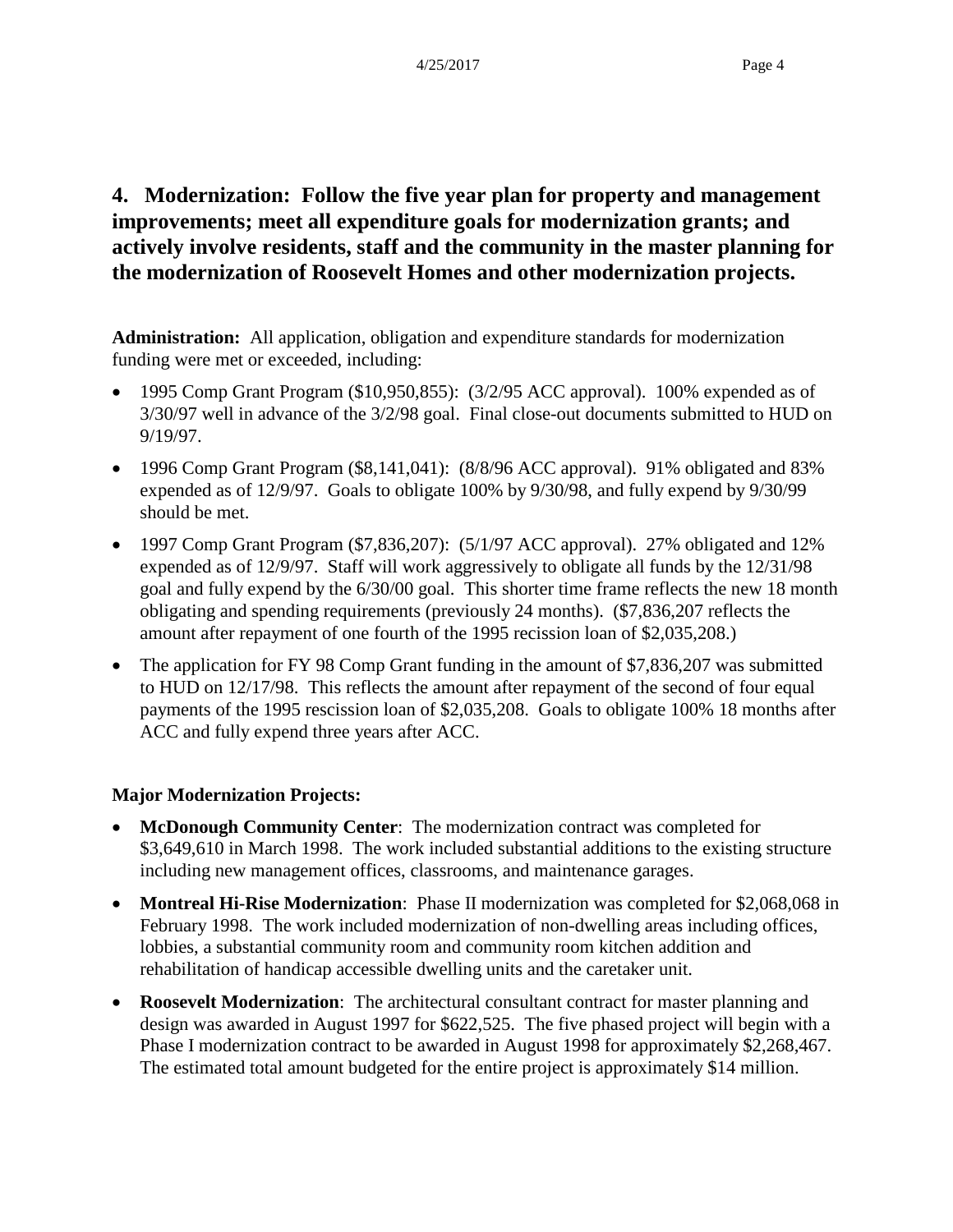- **Edgerton Hi-Rise Modernization**: The architectural consultant contract was awarded in December for \$204,000. The two phased project will begin in the fall of 1998 with modernization to the non-dwelling areas including offices, program spaces and a substantial community room and community room kitchen addition. Phase II will include modernization to the dwelling units, handicap accessible dwelling units, a new sprinkler and fire alarm system to serve the entire building, and substantial exterior envelope repairs. The estimated amount budgeted for the entire project is approximately \$2.8 million.
- **Cleveland Hi-Rise Modernization**: The architectural consultant contract was awarded in December for \$111,000. This project will begin in the fall of 1998 and include community room and common area remodeling, improvements to the dwelling units, handicap accessible dwelling units and a new sprinkler and fire alarm system to serve the entire building. The estimated amount budgeted for the project is approximately \$1.5 million.
- **Fire Alarm and Sprinkler Modernization**: Two contracts were awarded for engineering services in FY 98 for approximately \$144,000. The first four buildings that construction contracts will be awarded in FY 99 include Seal, Valley, Mt. Airy and Montreal. Edgerton and Cleveland will be included in the comprehensive modernization work described above.
- **Scattered Site Modernization**: Two contracts were completed in FY 98 on 33 scattered site homes for approximately \$500,000. Work included removal of all lead base paint, installation of new roofs, landscaping, upgraded kitchen cabinets and interior finishes. Three contracts will be awarded in FY 99 for 60 additional homes with a similar scope of work for approximately \$1.05 million.

#### **The PHA's record to obligate, expend and close out modernization projects is among the best in the nation.**

#### **Resident Involvement:**

- Staff and residents continued strong partnerships in the modernization program this year, especially with regard to the modernization completed at the McDonough Community Center and Montreal Hi-rise, and the modernization planning at Roosevelt, Edgerton and Cleveland. Improved communications have led to a greater awareness and sensitivity to the needs of residents whose apartments are undergoing substantial rehabilitation.
- Meetings were held at all developments, and the residents were involved in the development of the Five Year Modernization Plan. Residents were consulted as the work at their development or hi-rise was designed and scheduled for construction. Regular meetings were held with residents during the construction phase.
- Newsletters were prepared and distributed at several properties to increase communication with the residents.

#### **Other significant contracting achievements:**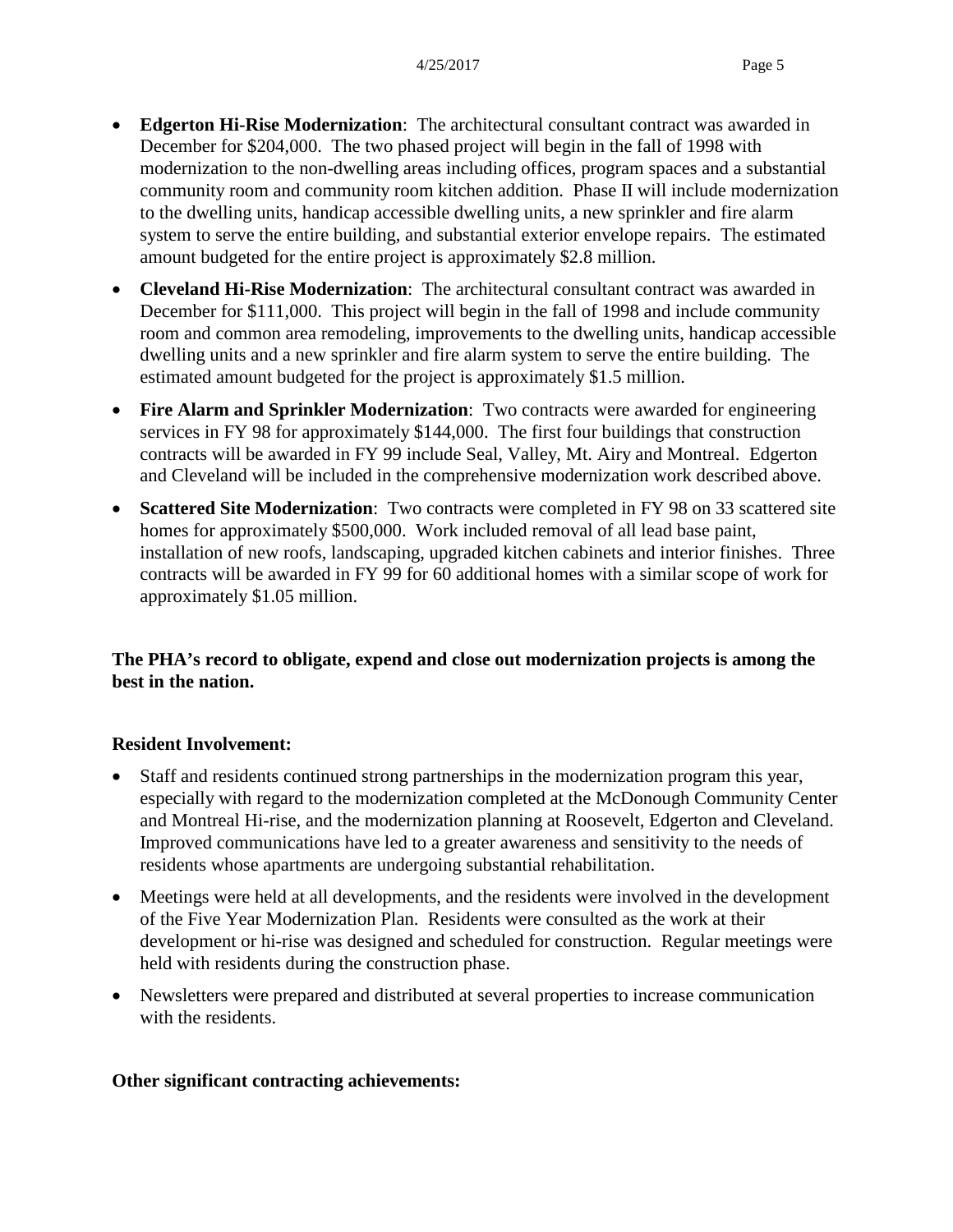- **Audit:** There were no HUD monitoring findings regarding the administration or quality of modernization work.
- **Funding:** Applications for funding were submitted ahead of HUD's deadlines. Budget revisions were submitted and approved in a timely manner as required, ensuring that all funds have been expended on approved work items.
- **Monitoring:** All budgeted projects were assigned to staff and scheduled for monitoring. Technical Service staff utilize "Project Plan" software to schedule and monitor contract activities.
- **Design Review:** Staff from Maintenance, Resident Services and Technical Services continued to work together to approve project concept, design, and product and material selections for all major improvement projects. The results are improved communications, coordination and project management. Also, decisions coming out of this process are more strongly supported by the staff who have the responsibility to maintain the improvements.
- **MBE and W/DBE contracting:** Activity for the period of January 1997 to January 1998 was as follows: Modernization Budget: MBE: 11.4% (compared with 21.2% the previous year); W/DBE: 21.3% (compared with 8.9% the previous year). Operating Budget: MBE: 4.2% (compared with 7.6% the previous year); W/DBE: 6.4% (compared with 9.8% the previous year). These results are generally lower than FY 97. Outreach efforts included: publication of a PHA directory of M/W/DBE firms for use by staff and prime contractors, mailing of invitations to bid, outreach to provide bidding opportunities to as many contractors as possible, publication and dissemination of the PHA's own Directory of Minority, Women, and Disabled Owned Business Enterprises, etc. Progress is reported quarterly to the Board.
- **Procurement training:** Purchasing training was provided to all staff who are authorized to purchase for the second consecutive year. Certificates of attendance are provided to all attendees.
- **Service Contracts and charge accounts:** The use and reevaluation of "Open Accounts" continued in order to meet the needs of primarily the Maintenance Department. These accounts allow staff to procure incidental materials quickly, thereby improving the efficiency of maintaining PHA properties.
- **Storeroom:** Timely and cost effective delivery of goods and materials from the storeroom were achieved through the use of purchase orders, PHA contracts, City and State contracts, and drop shipments.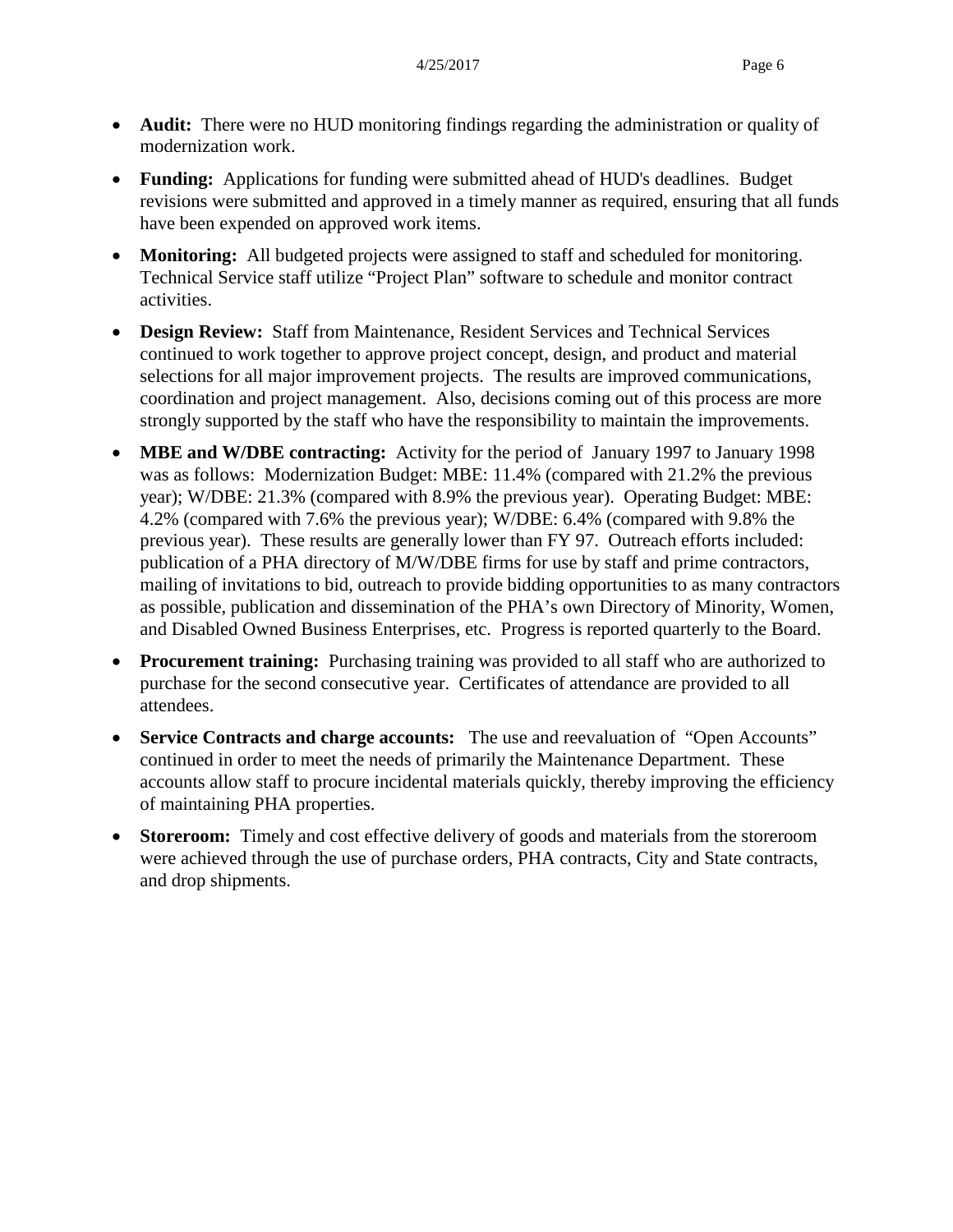**5. Homeownership: Assist 15 more public housing or Section 8 households to become homebuyers under the HOME program. Continue assisting 35 public housing or Section 8 households who are working towards homeownership under the HOMEWARD "rent to own" program. Explore other homeownership collaborations.**

### **HOME:**

- At the beginning of FY 98, a total of 129 families had become home owners since HOME's inception in 1990. By the end of FY 98, that number grew to 139 (89 public housing residents and 50 Section 8 participants). Ten households became homebuyers in FY 98, five shy of the goal of assisting 15 families.
- During FY 98, 139 new families were counseled by Thompson Associates, bringing the total number counseled since the program's inception to 802. Thompson also conducted followup visits with recent homebuyers, and conducted more outreach meetings and held homebuyer workshops than the previous year. The average household income of the purchaser was \$21,648. The average purchase price was \$59,498.
- In April, 1998, the Board approved the Year IX HOME contract with the Family Housing Fund. The PHA and our partners (the Family Housing Fund, Thompson Associates, and the City of St. Paul) are proud of the 139 families that have moved out of public housing or Section 8 into homeownership. Their units have been re-rented to other families on the waiting list. The 139 homes purchased are all in the City, thereby contributing to the goals of neighborhood stabilization and preservation (and contributing to the City's tax base).

### **HOMEWARD:**

- The first three Homeward families purchased their homes during FY 98. Staff continued to manage the 32 properties remaining in this rent-to-own homeownership program. In April, 1998, the Board granted concept approval to new enhancements and homebuyer incentives recommended by Thompson Associates and funded by the Family Housing Fund to expedite home purchases. The Board also received monthly status reports on the program.
- Although complicated, the program is accomplishing the PHA's original goals of dispersing affordable housing throughout the city, contributing to neighborhood revitalization and stabilization, converting rental properties to homeownership, and assisting public housing and Section 8 participants achieve homeownership.

### **Habitat For Humanity:**

• The potential partnership with Habitat for Humanity referenced in last year's report did not materialize during this fiscal year. The idea of a pilot program targeted just at St. Paul Public Housing residents did not gain final approval of Habitat's Board. Excellent communication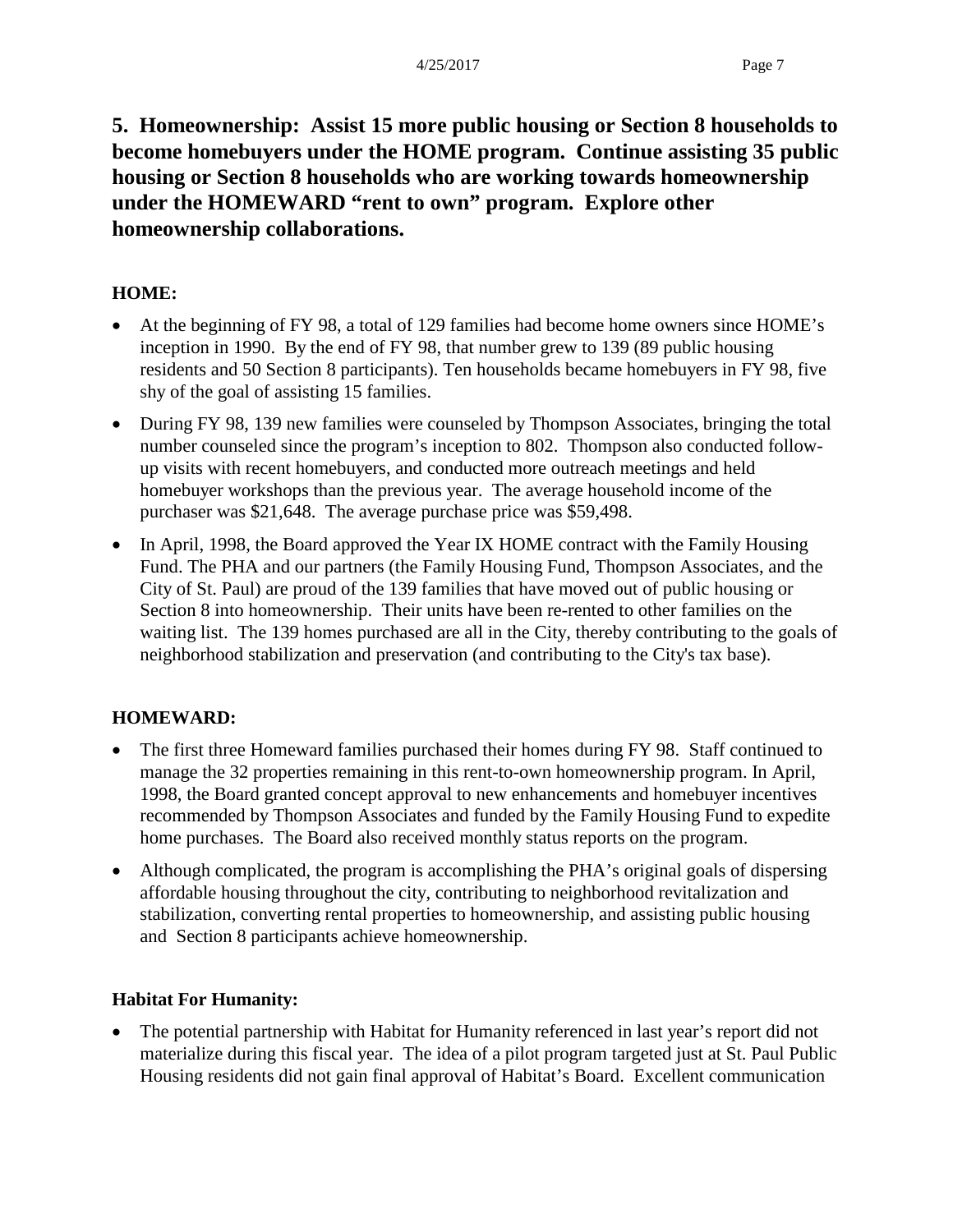remains between our two organizations and the timing for such an idea may be better in the future.

## **6. Regional Affordable Housing: Actively support or promote regional affordable housing solutions.**

- *Robinson* **Settlement:** Administered the 200 Section 8 "*Robinson*" vouchers, including contracting with social service agencies for mobility counseling services as detailed above.
- **Regional Agreements:** Retained active contact with the Washington County HRA which previously approved (July of 1995) a joint development agreement with the PHA for acquisition of up to 50 scattered site homes. Although this agreement was pre-empted by the July 27, 1995 federal recission, the relationship remains viable for future opportunities.

## **7. Resident Economic Development: Implement Jobs-Plus and continue to support Step-Up, STEP, PAY, and other programs which help residents achieve their goals of economic independence and Self-Sufficiency.**

Staff continued to develop, coordinate, implement, evaluate and seek funding for resident job training programs, activities and partnerships. This included programs such as STEP-Up, Program for Apprenticeable Youth (PAY), Support For Training and Employment (STEP), Youth Development Initiative/Family Investment Center (YDI?FIC), PHA security and janitorial training, VISTA, Summer Youth and *Jobs Plus*. Some FY 98 highlights of this very active "wing" of the PHA include:

- Over 250 residents received STEP services;
- Under the PAY Program, 11 computers were purchased for the new McDonough Family Investment Program/Youth Development Initiative.
- Over 30 residents became employed through STEP-Up and the Security Training and Building Cleaning and Care Training Programs;
- 266 residents enrolled in the FIC\YDI Program;
- Eight summer youth were hired for the PHA summer youth fence painting program.

### **Mt. Airy** *Jobs Plus***:**

• A \$1 million Economic Development and Supportive Services (EDSS) grant agreement with HUD was executed. Contracts were signed for employment, child care and evaluation services through the Wilder Foundation, and for employment services through STEP.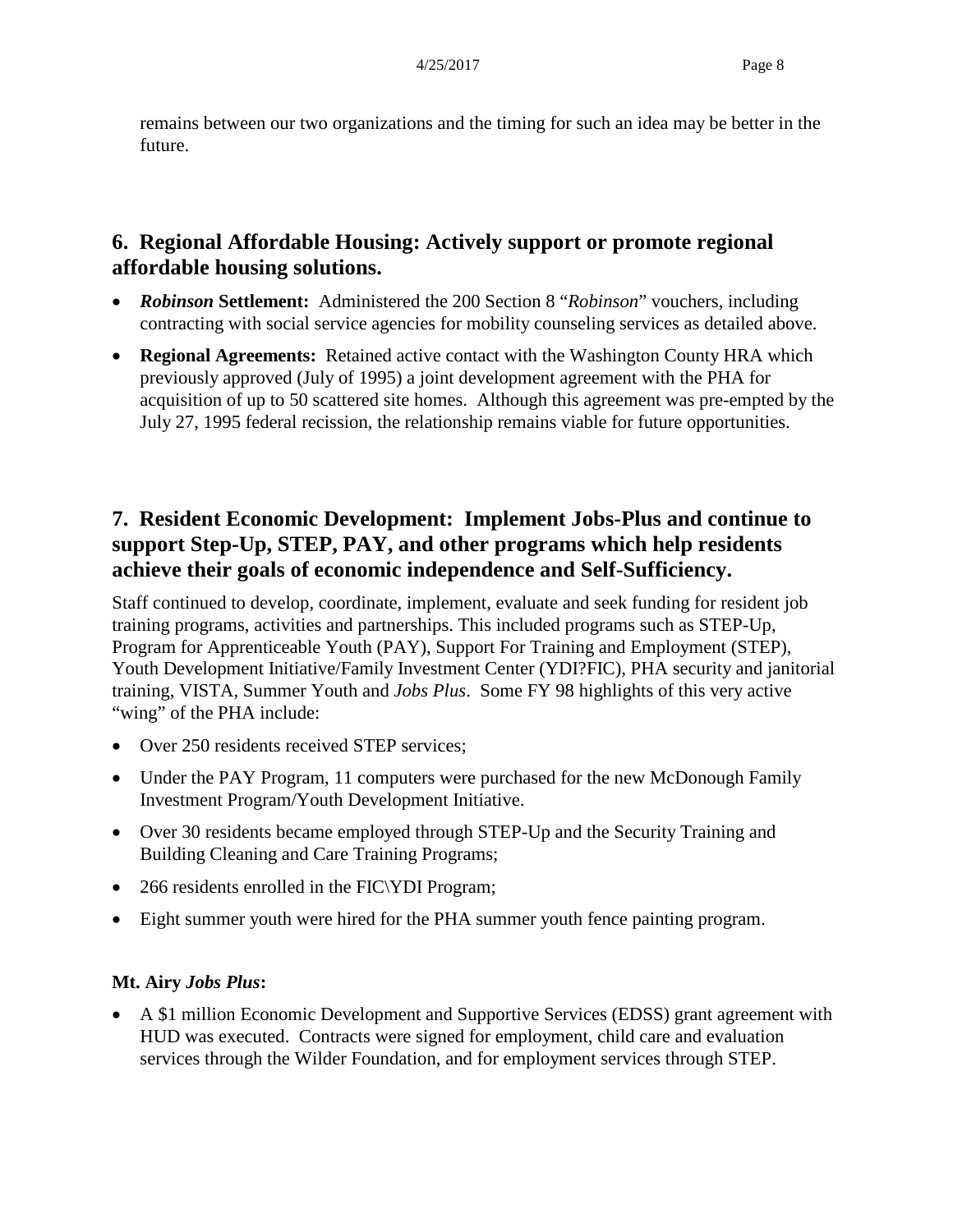- Coordination activities for *Jobs Plus* included: development of a Resident Leadership Team and a Key Stakeholders decision-making body; community asset mapping; drivers training classes; assignment of five Vista's to work on community building and employment-related services; creation of an employment resource room, a computer lab, a VISTA room and space for other providers at the Mt. Airy Community Center; regular communication with over 50 partners; integration of MFIPs with *Jobs Plus*; and liaison activities with the Manpower Demonstration Research Corporation (MDRC).
- Successful advocacy at the State Legislature resulted in research access of confidential employment and welfare data needed by *Jobs Plus*, and opened the door for looking at additional benefits for *Jobs Plus* participants.
- Following a resident driven process, the *Jobs Plus* rent incentives were approved by the Board of Commissioners and sent to HUD for approval.
- Broadened base of *Jobs Plus* partners to include support from the St. Paul Chamber of Commerce; mayor hosted two special *Jobs Plus* breakfast meetings with employer members of the Chamber.

## **8. Non-HUD Funding Sources: Continue to seek out entrepreneurial opportunities to develop new sources of non-HUD funding, such as renting rooftop space for communications equipment, and managing and marketing the 480 Cedar building.**

Staff met the goals of providing necessary services to ensure the successful operation of 480 Cedar, including:

- Successfully managed the leasing (new or renewals) of 25,000 square feet of rentable space in FY 98, including the design, bidding, and contract administration of a sizable build out. The building remained 100% percent leased up in FY 98.
- Distributed newsletters to building tenants quarterly to communicate information about building improvements, new tenants and other issues.
- Promptly responded to all building tenant concerns. Held weekly meetings to monitor performance and to ensure satisfactory response to staff and tenant issues.
- Submitted a FY 98 year end report to the Board (March of 1998) on the operations of 480 Cedar and approving the Building Fund budget for FY 99.
- Leased rooftop space for commercial communication wquipment on five PHA buildings, received \$44,000 rental income, committed \$30,000 of that to the Hi-Rise resident Councils.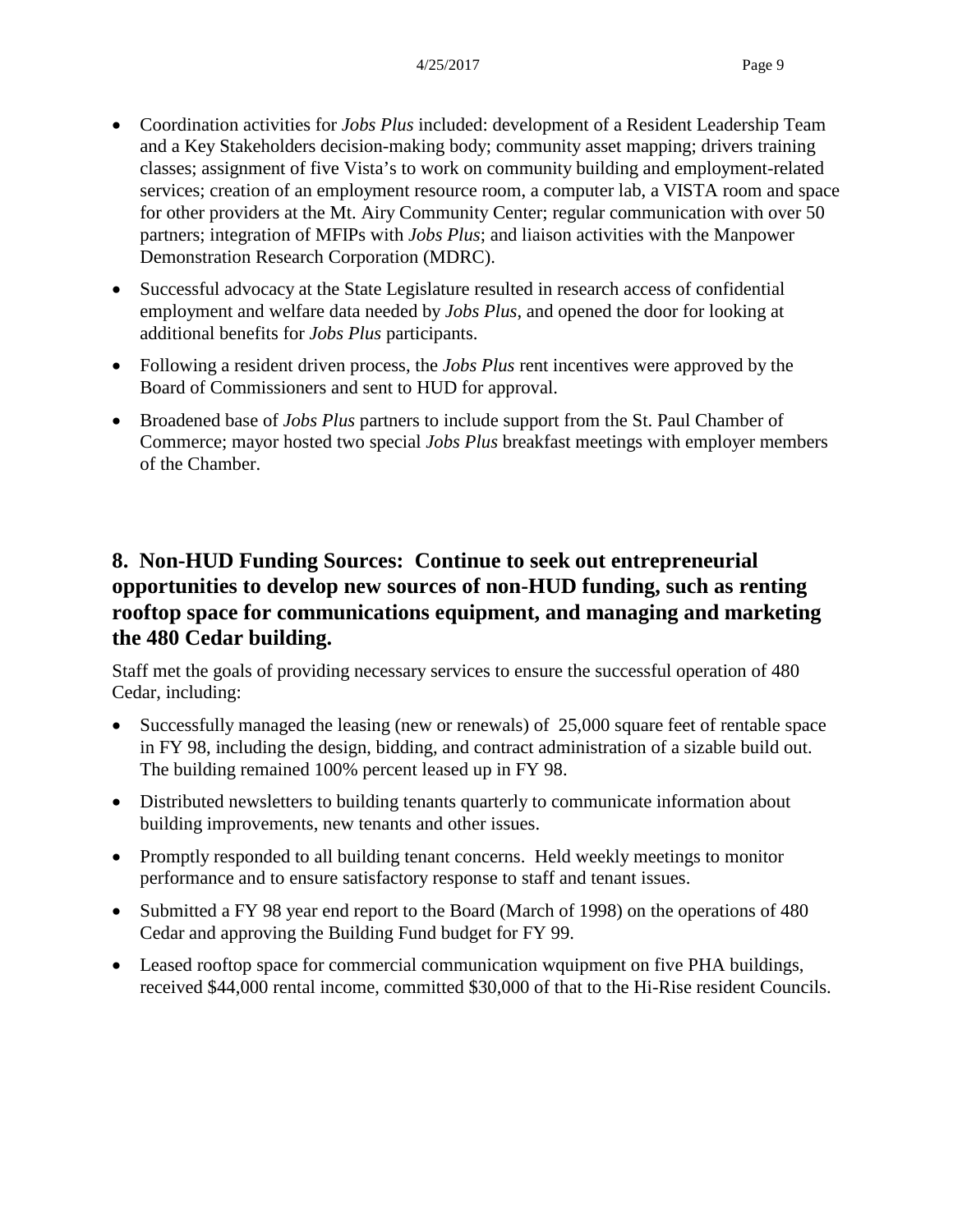## **9. EMPLOYEES: Promote education, growth and advancement of employees by devoting internal resources to career enhancement programs; and meet racial and gender hiring goals for employees through the Affirmative Action Plan and other efforts.**

**Training:** Staff or provider presented training sessions in FY 98 included: routine training programs such as individual new employee orientation, new employee group orientation, new supervisors' orientation, sexual harassment prevention and sessions on diversity; seven sessions to further develop employees' writing and time management skills; four sessions specifically for supervisors to enhance their verbal and written communication skills and increase their knowledge of bloodborne pathogens; thirty-one computer training sessions human resources staff taught in conjunction with MIS staff; developed the FY 99 employee development opportunities catalog and further developed the employee resource center with new equipment and the addition of new training material and course catalogs; and advanced the concept borrowed from the St. Paul Companies of a 40 hour per employee training goal.

**Employee Career Development:** Staff continued to develop and present training sessions which enhanced the skills employees need for their current positions and prepared them for promotion. Staff notified employees of availability of HR staff to work individually with them to provide career guidance. Supervisors encouraged employees to use this service and HR staff discussed career guidance opportunities with new employees at orientations. HR staff continued to meet with employees on an individual basis to discuss job moves and additional education needed to achieve career goals. Other efforts included:

- Housing Management staff planned and participated in Management/Re-Examination Cross Training; Terminations and Responding to Discrimination Complaints; Minnesota Multi-Housing Staff Safety; and staff training on welfare reform; the MFIP Program and its Impact on Residents. Human Services staff, in cooperation with the LCAP Program, provided three seminars on brain functions and related mental health issues for management/maintenance staff and service providers. Management staff presented a seminar for ACOP officers on PHA policies and procedures related to lease compliance. Service Coordinator grant staff presented a session on Lease Compliance Training at the state NAHRO conference. Five Assistant Managers completed training and exam for Public Housing Manager Certification.
- Twelve Section 8 staff successfully completed Nan McKay Occupancy Training and five Section 8 staff successfully completed Nan McKay Eligibility and Rent Computation Training.
- Staff participated in a work group to assure efficiency and work out common issues in rent collection related efforts between Management, MIS, Re-Exam, and Accounting staff.
- Housing Management staff are participating in an Interpreter Work Group which evaluated needs of residents for interpretation, including surveying non-English speaking residents in six different languages and testing equipment through which simultaneous interpreting can take place. Recommendations will be used to seek improved communication with residents, increased participation in resident groups, and development of a pool of resident interpreters.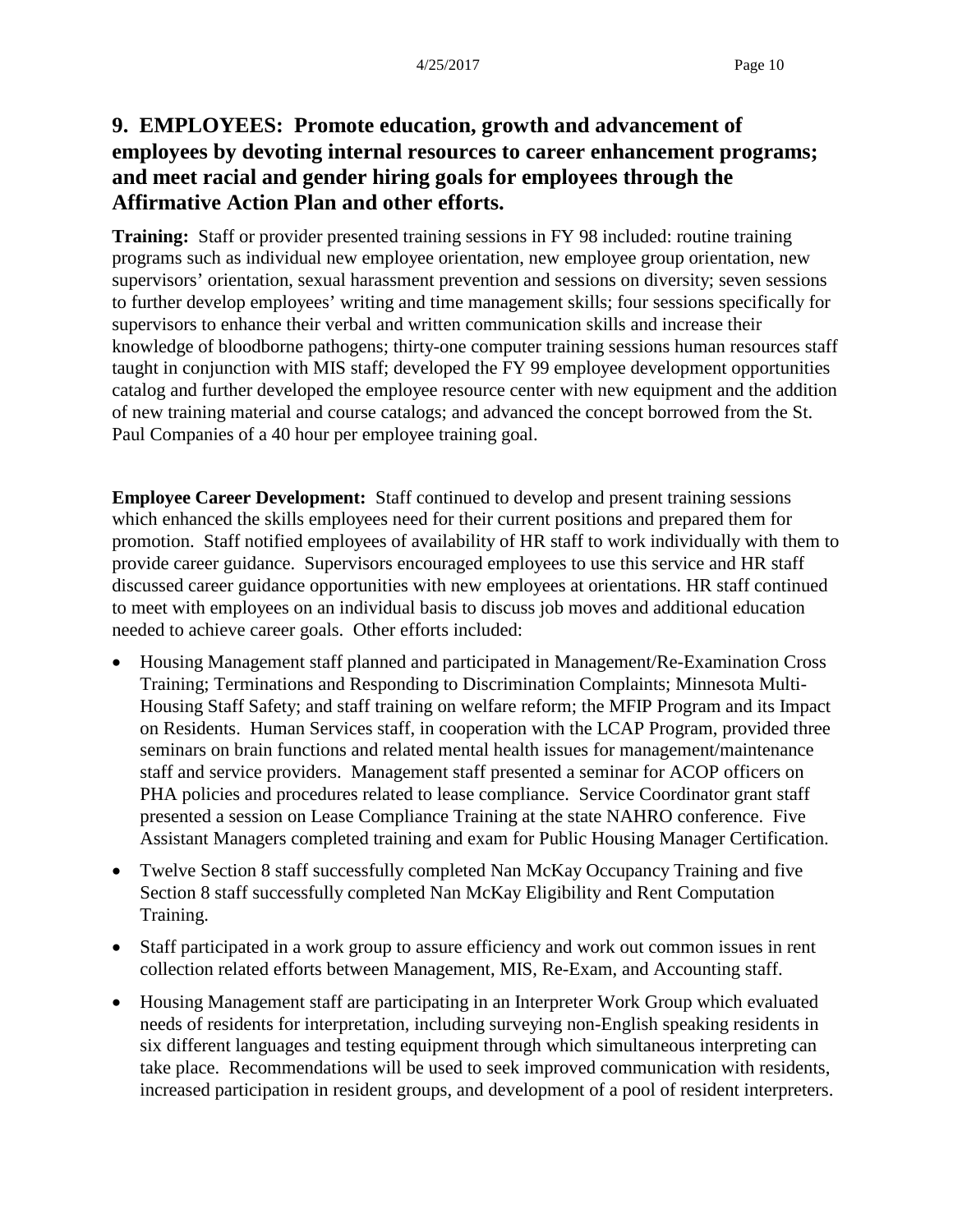#### **Equal Employment Opportunity/Affirmative Action:** On-going efforts included:

- HR staff intervening and working with individual employees and work groups to resolve issues before situations escalated; providing learning opportunities for employees on PHA policies and practices, EEO legal concerns, sexual harassment and cultural differences; and routine reviews of minimum qualifications and recommended personnel actions.
- Staff continued to encourage the hiring of people of color, the differently abled and women working in non-traditional jobs by: expanding the external recruitment list to sixty-three sources plus eight college placement offices; meeting with individual employees of color to develop career strategies and encouraging them to apply for other PHA positions; publishing external employment ads in five minority newspapers; and encouraging residents' applications for employment by sending PHA job postings in rent statements.
- The EEO/Affirmative Action Officer continued to assist staff with the investigation of resident harassment complaints and respond to contractors' questions regarding meeting EEO/AA requirements. A report on these accomplishments was presented at the March 1998 meeting.
- The Executive Director continued quarterly meetings with the Minority Issues Council (continuous quarterly meetings since 1988.)

**Staffing:** Continued the Agency's efforts to maintain a quality staffing level sufficient to meet PHA needs through the effective administration of Agency personnel policies and procedures. This included:

- Implemented new or revised procedures dealing with tuition reimbursement, conflict of interest policy, and a policy allowing an employee to donate vacation leave to another employee who has exhausted all paid leave and who has a serious medical hardship
- Continued to identify and work with PHA residents whose skills match PHA temporary and on-going employment needs and assist in developing resident economic development initiatives
- Expanded applicant testing program by adding the California Psychological Inventory to the testing required for all positions.
- Annual report on employee turnover: 11.4% for FY 98. (Five year average  $= 9.7\%$ )

**10. Organizational and Program Changes: Continue internal rethinking strategies and implement operational changes to meet the challenges and opportunities presented by federal and state housing and welfare reform initiatives.**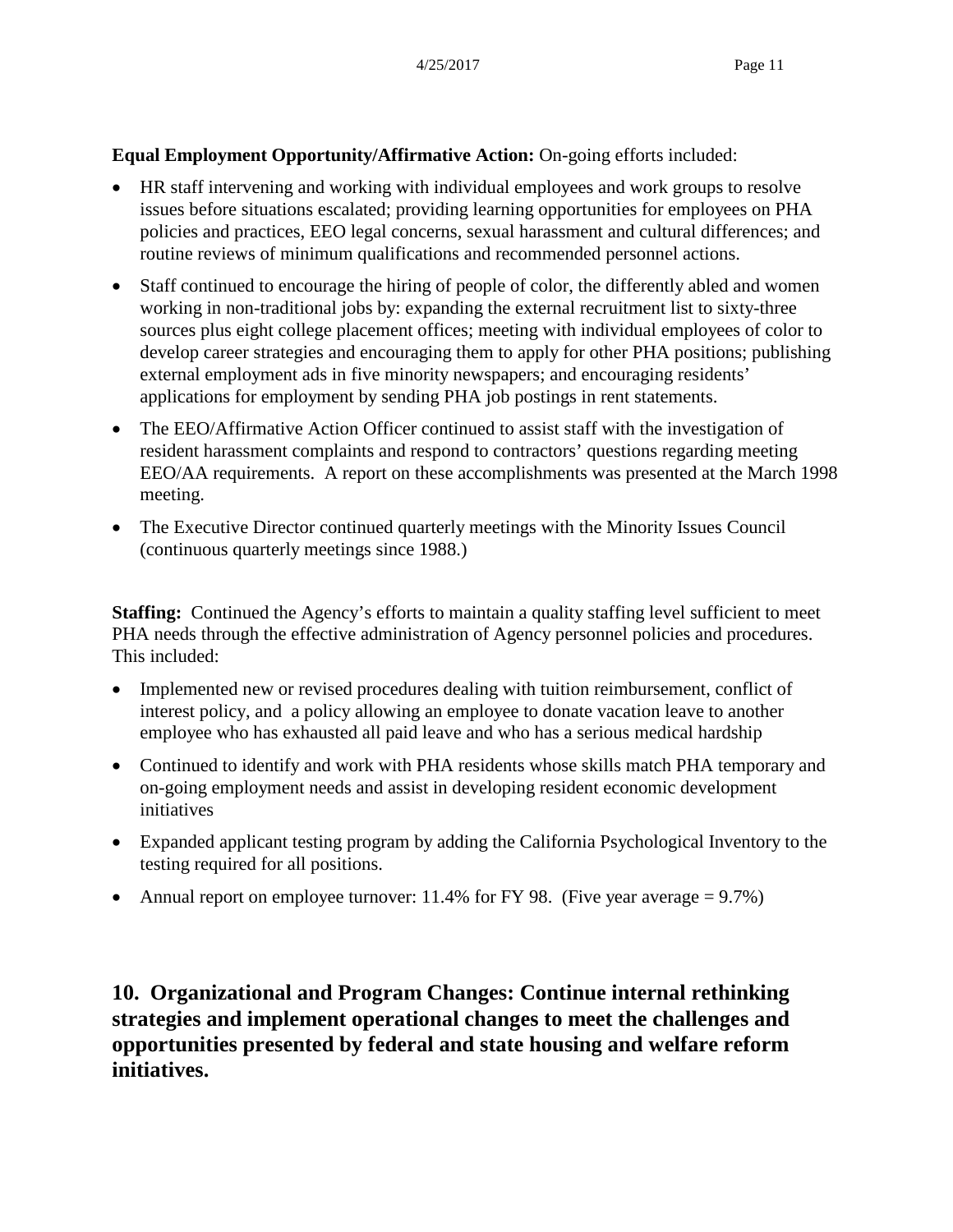- As background, the Executive Director conducted a structured process called "Rethinking the Organization" with all staff members of two departments during FY 97 (Technical Services and Administration and Finance. The Resident Services department staff participated in this process in FY 96 and the Maintenance department staff participated in this process in FY 95.
- This is a continuous improvement effort aimed at rethinking products and services, business systems, organizational structure and ourselves as managers and employees. The process yielded many important recommendations reflecting a positive, team building approach.
- FY 98 rethinking work centered on implementing the Administration and Finance suggestions. The majority of the comments (54%) were positive and required no action. Seven percent related to concerns that solved themselves or were handled in the normal course of business (i.e., reminding computer users to use the hot-line, etc.). Seventeen percent related to areas requiring on-going attention (i.e., improve listening, upgrade computers, etc.) Ten percent related to pay grades, promotional opportunities, workloads, etc. (Most of these will be addressed with the Fox-Lawson job evaluation project currently underway.) The remaining 10% related to policy issues (i.e., purchasing, computer policy, archives, etc.). Other actions included establishing twice monthly staff meetings, creation of two new positions (no new FTE's), and modification of departmental reporting structure.
- The Executive Director held two Agency-wide "all employee" meetings to listen to employees and discuss a wide range of issues including the status of Congressional activities.
- The Executive Director along with Resident Services staff members were actively involved in the *Jobs Plus* welfare to work activities described more extensively elsewhere in this report.

## **11. Other Significant FY 98 Agency Accomplishments Include:**

### **A. FY 98 Operating Budget:**

In March of 1997, the Board approved the FY 98 Operating Budget for the public housing program. The goals were similar to FY 97: to preserve core property management services. Although the year began with HUD PFS funding at the 95% of formula level, it was adjusted upward to 99% later in the year. The total approved expenditures were \$16,446,480, or a .7% increase over the FY 97 revised Operating Budget.

The Operating budget concluded the fiscal year with a contribution to reserves of \$1,568,852, increasing the total operating reserve balance to \$8,470,262. This equates to a reserve balance of 107.0% (per HUD's method of calculation), representing enough reserves to fully cover about six and a half months of FY 99's budgeted routine expenses, assuming zero income.

### **B. FY 99 Operating Budget:**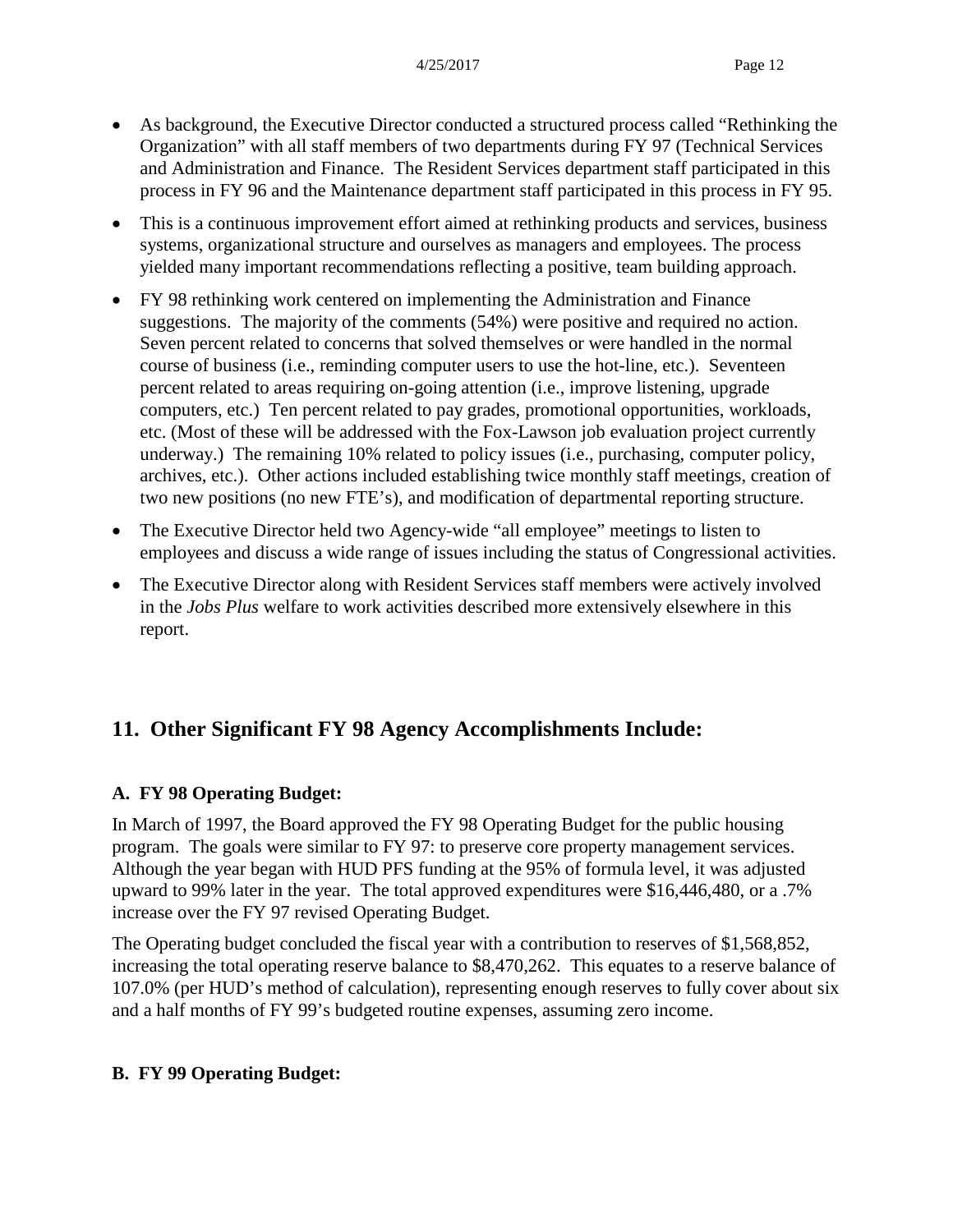In March of 1998, the Board approved the FY 99 Operating Budget for the public housing program. The budget approves expenditures of \$17,371,930 or 5.6% more than FY 98. The budget includes a projected contribution to reserves of \$251,260, bringing the projected FY 99 year end reserves to \$8,721,552. This approximates 110.2% of six months operating expenses. The budget continues to reflect the positive impact of capital investment in unit renovations and proposes the same ongoing high level of property maintenance and management.

### **C. Other Agency budgets:**

Other Agency budgets were approved and submitted on time including the Section 8 Operating Budget, Comprehensive Grant Budget, Building Funds Budget, Discretionary Fund Budget, Drug Elimination and special grants. While the combined budgets for all Agency programs may have reached an all time high in FY 95 (\$49.6 million), the FY 99 projection of \$47.5 million represents a small increase from the \$46.4 million budget in the FY 98 budget.

### **D. Accounting Systems, Reports, and Miscellaneous Financial:**

- Distributed quarterly financial statements to Board and staff; internal cost center reports; encumbrance reports; and reports for position control, payroll distribution, etc.
- Provided timely and accurate distribution of all required IRS and HUD financial quarterly and year-end reports.
- Completed the FY 98 audit on time by McGladrey & Pullen, LLP. Minor audit findings relating to a missing signature in a tenant file and an amended change order quickly resulted in modified procedures in both areas to assure non re-occurrence. Auditors recommendations regarding contingency planning in the area of CHSP, handling of change orders, completion of MIS recommendations, resulted in positive actions by the agency in the affected areas. Comments regarding health insurance are under study.
- Staff achieved successful conversion to a bi-weekly payroll system for all employees.
- Revenue recapture reached the \$100,000 level in collections from former tenants, money that in previous years would have been uncollectable.

### **E. Insurance:**

- Continued general liability and property coverage at competitive rates. The book value of the PHA's land structures and equipment is over \$193 million.
- Received a \$23,000 rebate for good experience rating in workers compensation claims. Based on this experience rating and increasing the deductible from \$250 to \$500, the FY 99 premium is \$75,888. This is a drop from the prior year's figure of \$144,963 or a 48% savings.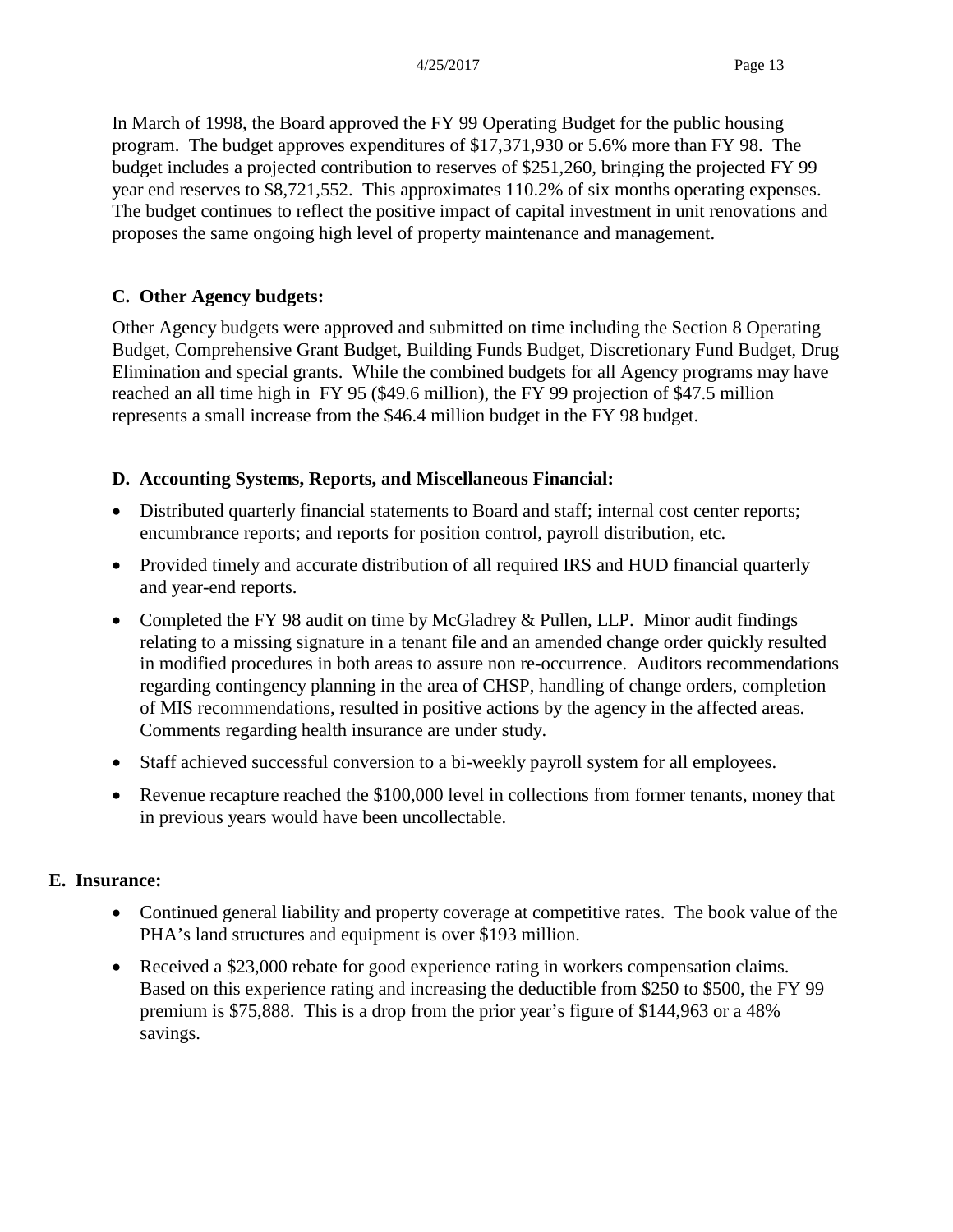**F. Contract Settlements and Labor Relations:** Wage settlements approved in FY 98 or still active in FY 99 were as follows:

- Local 132: 4.75% on 11/19/97. (Previous contract 5.0 %.)
- AFSCME: 5.25% on 6/18/97 for two years. (Previous contract 4.65%.)
- Local 70: 4.75% on  $12/17/97$ . (Previous contract 4.0%.)
- Supervisory & Confidential: 4.75% on 11/19/97. (Previous agreement 5.23 %.)
- Negotiated union contracts using in-house staff. Continued to maintain positive employee relations by pro-actively addressing and resolving problems at the earliest stages. Continued to work to minimize number of formal grievances. Worked with unions to implement new payroll system and the conversion of pay from the former schedule to the new schedule of a two week lag between the end of the pay period and pay day. Worked with unions and employees to develop options employees could choose to "cash in" time so they could get paid for the two weeks when the conversion occurred from the former to the current system.
- Finalized decision to install a new job evaluation system which will consist of reviewing all jobs and assigning evaluation points. Worked with unions and employees to discuss the new job evaluation system and implementation steps.

**G. Pay Equity Implementation Award:** The PHA was re-certified in compliance with Minnesota Pay Equity Act.

### **H. Screening/Occupancy:**

- The "A" rating for the PHMAP vacancy indicator was achieved by keeping occupancy at 99% for each month in FY 98. An average of 72 families were housed each month (compared with 79 per month last year); an average of 56 files were denied each month (compared with 40 per month last year); and an average of 206 files were canceled or withdrawn each month (compared with 155 per month last year).
- Housing Management staff conducted move-in orientations and signed leases for 863 households during FY98 compared with 945 the previous year.
- The denials represent approximately 44% of all files processed. The number of denied files increased an average of 16 per month over the previous year. This can primarily be attributed to the implementation of a more stringent screening process with regard to housing history verification. Applicants failing to provide adequate verification of their housing history and the related ability to be lease compliant are denied admittance to public housing.
- A new process for obtaining criminal background information was implemented with the assistance of the Ramsey County Sheriff's Department. The Sheriff's Department checks for the existence of criminal records with Ramsey County, the Minnesota Bureau of Criminal Apprehension (MN BCA) and the National Crime Information Center (NCIC). If a record exists, printouts are provided from Ramsey County and the MN BCA. A Memorandum of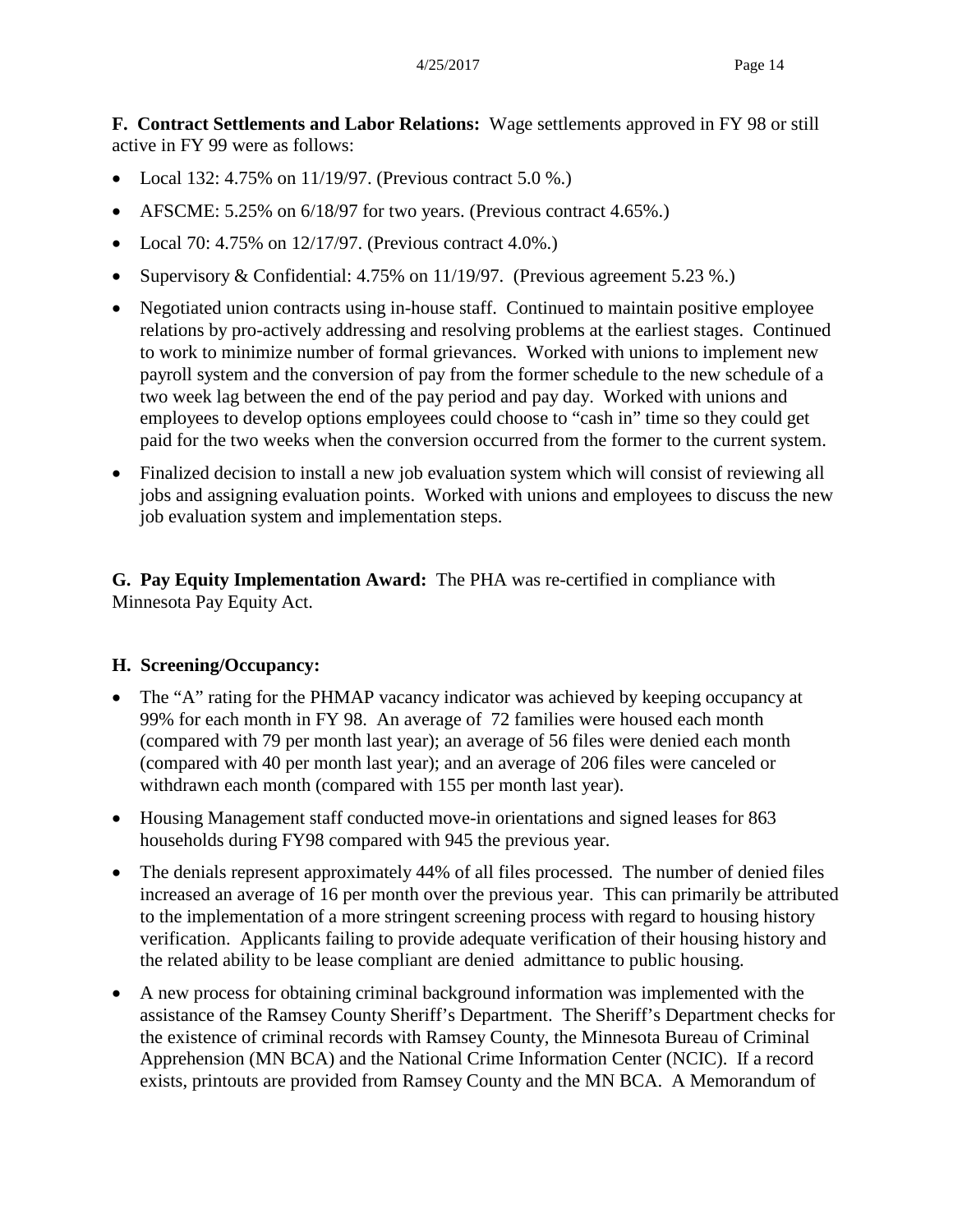Understanding was signed with the FBI in order to obtain the NCIC information. We have been issued fingerprint cards to use in securing this information.

- PHA Resident Hearing Committee: The selection and training of new members of the PHA Resident Hearing Committee was completed. Both staff and residents serving on the Committee were required to attend a training session which provided an overview of the purpose of the denial hearings, the role of the Committee, the principles of fair housing and non-discriminatory decision making, handling discrimination issues, data privacy and the hearing procedure.
- Marketing: The Marketing Committee was successful in undertaking a number of new initiatives in FY 98. The group engaged the services of a graphic artist to design a new public housing hi-rise brochure, compatible individual brochures for the sixteen hi-rise buildings, and posters and print ads each aimed at a specific audience--seniors, families and students. We contracted with Essential Decision, Inc. for a resident and site analysis for each of our hi-rise buildings; we launched a billboard campaign; we met with a representative from US West to design an enhanced ad for the yellow pages; we plan to include an insert in a weekly direct mailing to the neighborhoods surrounding our properties; we have begun the process of receiving proposals for a consultant to assist us with a marketing plan; and we will be participants in the Senior Options Expo in May and the AARP Convention in June.
- Round Table: A task force of Rental Office and Management staff was formed to review Round Table procedures. The group's recommendations were implemented and have resulted in a more efficient and objective presentation and decision-making process.
- Public Housing Preferences: A change in the admission preferences for public housing was approved and implemented. The former Federal preferences are no longer in place. Public housing applicants are selected according to their residency within the City of St. Paul, their Veteran's status and, for individuals without dependents, their status as a student. The impact of these changes is still being evaluated.

### **I. Lease Enforcement:**

- In spite of careful applicant screening, illegal drug and gang-related criminal activity continued among some households. Staff take immediate lease termination action when serious lease violations occur, continuing a "zero tolerance" approach to drug and criminal activity. "One strike and you're out" for illegal activity is the rule and practice in public housing in Saint Paul. Residents are notified of this policy both before and during their tenancy.
- Staff strictly enforced lease provisions in all Management areas and terminated leases when efforts to help residents achieve lease compliant behavior were unsuccessful. During FY 98 there were 62 move-outs resulting from lease terminations for cause (compared with 66 the previous year). Forty-one were from Hi-Rises and 21 from the family developments (FY 98 annual report **attached**).
- In other lease termination situations, such as chronic late rent payment, housekeeping problems, and non-criminal disturbances, staff work with the resident and appropriate service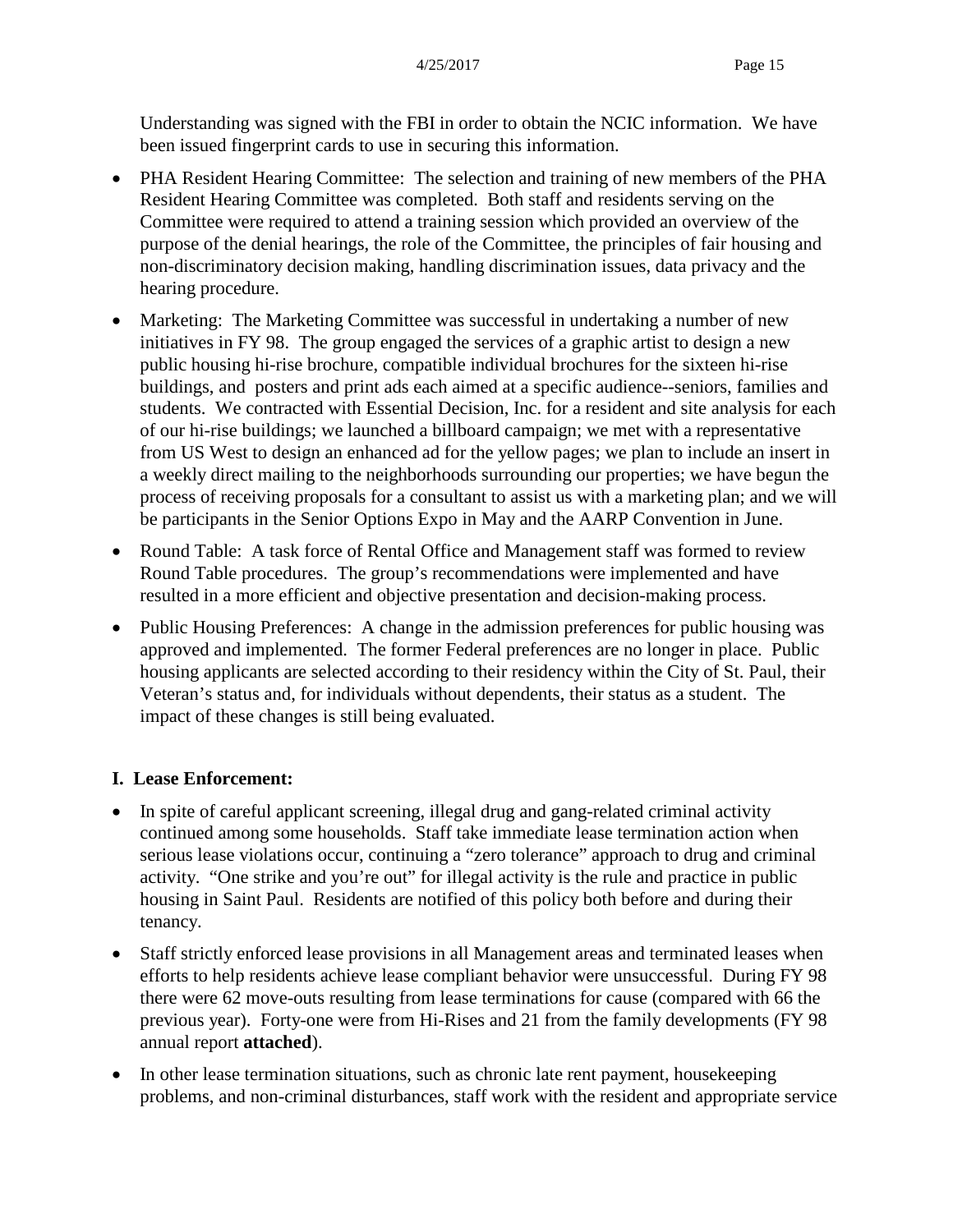providers to avoid actual lease termination. When these efforts are not successful, lease termination is a last resort.

**J. Work Orders: Emergency:** All 5185 emergency work orders initiated during FY 98 were completed within 24 hours. (5115 emergency work orders were initiated and completed during FY 97.)

**K. Work Orders: Non-emergency:** A total of 31,307 non-emergency work orders were completed in FY 98 with an average completion time of 2.76 days. (28,693 non-emergency work orders were completed in FY 97 with an average completion time of 2.17 days.) (PHMAP Grade "A" is 25 days).

**L. Vacant unit preparation:** A total of 875 dwelling units were prepared for re-rental in FY 98. (This compares with 969 units prepared in FY 97; 909 in FY 96; and 864 in FY 95.) The unit preparation time for Maintenance was reduced to an average of 4.42 days in FY 98 from 4.76 days in FY 97. (The average was 5.7 days in FY 96.)The combined fiscal year average turnaround time for all units was 24.6 days. For family units the figure was 17.1 days and hi-rise units it was 29.1 days.

**M. Inspections:** Staff completed 4300 annual housekeeping inspections and a separate 4300 preventive maintenance inspections. This is double the PHMAP "requirement".

**N. HVAC:** There were no significant complaints from any building this fiscal year. There were no building "freeze-ups" due to mechanical malfunctions or failure. HVAC improvements continue to be made at various hi-rises (Edgerton this year). Staff also completed design and implementation of an HVAC preventive maintenance tracking system using the computerized work order system. At the end of each month a preventive maintenance work order report is generated and kept on file with other monthly PHMAP backup documentation.

**O. Energy Consumption:** Energy consumption decreased *how much?* during this fiscal year. Several of the building energy savings recommendations were implemented this year (lighting upgrades at several hi-rises, installation of new variable speed motors to decrease electricity usage, etc.). The decrease was also due in part to the mild winter and fairly cool summer.

**P. Appearance of Buildings and Grounds:** Senior staff completed inspections of all properties and prepared inspection reports for deficiency correction by Maintenance staff. Additional inspections were performed by Maintenance Managers and Housing Managers throughout the year with noted deficiencies corrected by Maintenance staff. A great deal more time was spent during this fiscal year cleaning the grounds of the large family developments due to additional litter and debris. Staff mailed letters to all residents reminding them of their responsibilities in this regard and will continue to work to alleviate this trend through training, application of service charges, and as a last resort, lease termination.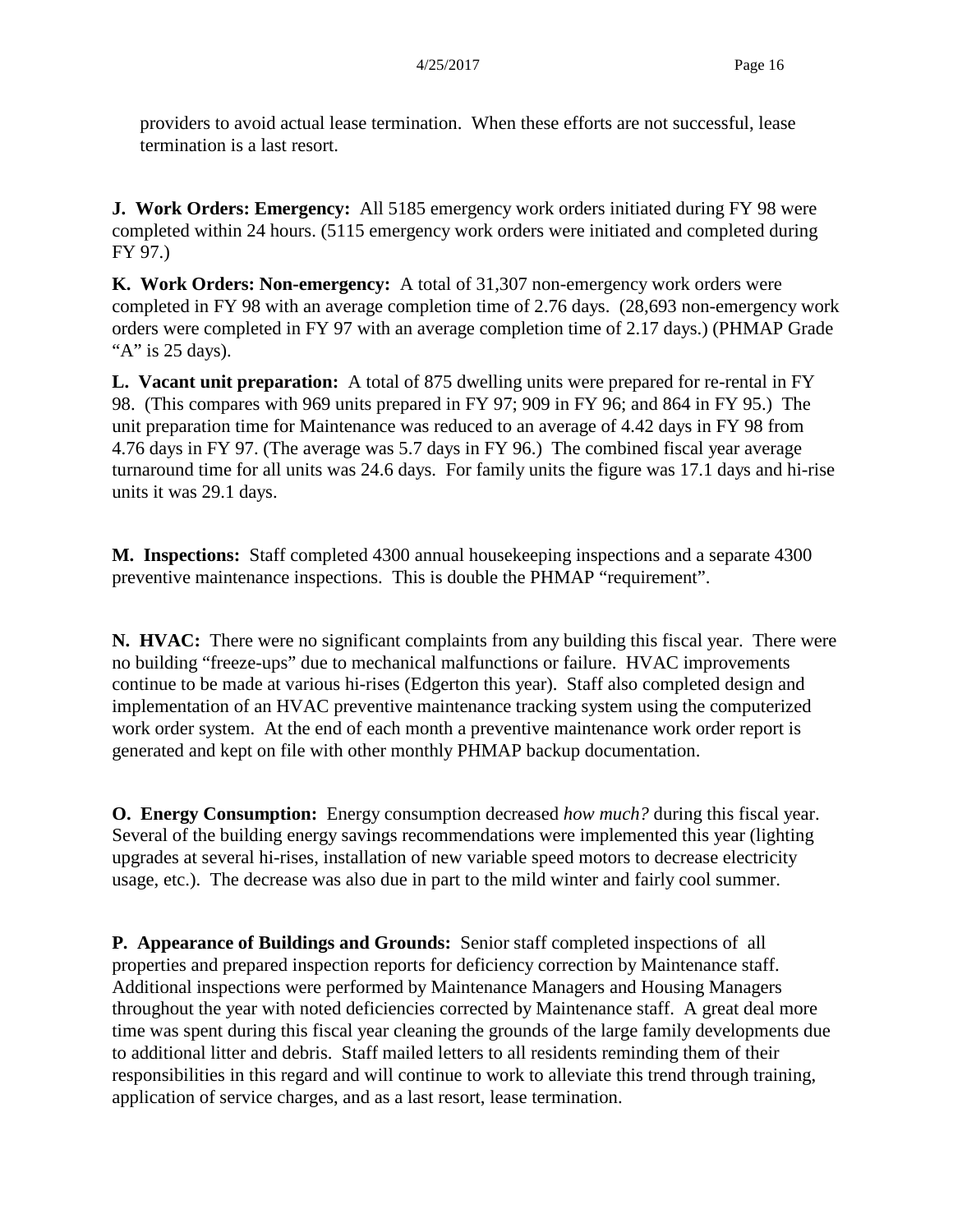**Q. Customer service:** During this fiscal year, 371 residents were surveyed with 96% of residents polled indicated that they were satisfied with PHA repair services. Worth noting again is the fact that the Maintenance department has completed more work each year (work orders, vacant unit preparation, preventive maintenance, etc.) faster and with fewer staff (95 staff in FY 95 compared with 89 staff in FY 97).

### **R. Support Services:**

Staff pursued opportunities for funding in areas relative to social services and resident initiatives through federal, state, and local sources; sought out partnerships with public agencies, private organizations and the non-profit sector to respond to identified resident needs; provided direct, interim and coordinating case management services and other supportive services to residents to facilitate lease compliance; and initiated or sustained collaborative ventures and relationships with community mental health, wellness, and other relevant programs including:

- Met with several organizations interested in setting up Assisted Living in PHA hi-rises. Continued to work with Wilder to plan and coordinate the implementation of an ALP site at Edgerton Hi-Rise scheduled to open in the fall of 1998.
- Assisted St. Paul Schools to set up summer school at family development community centers.
- Developed agreement with MELD-Catholic Charities for African-American support group at McDonough**.**
- Assisted Ramsey County in applying for grant for Senior Outreach Collaborative to market services such as Edgerton CHSP to the neighborhood.
- Distributed 2,000 children's books to four family sites donated to PHA by Simon and Schuster.
- Completed disbursement of HUD-donated computers to five hi-rises and three family sites.
- Instituted new procedures to ensure senior dining meals are always hot at serving time at hirises.Implemented quarterly Hi-Rise Meals Evaluation Committee to give feedback to RAP and meals vendor.
- Conducted training of RAP staff, Caretakers and Presidents Council on the hi-rise agreement regarding use of dining and community space in hi-rises.
- Operated five CHSP sites serving 150 participants seven days per week. During FY 98, over 73,680 meals were served to CHSP participants, as well as housekeeping, laundry, and extensive personal case management to assist frail participants to maximize independent living.
- Met with Senator Grams; were successful in amending S 462 to include continued authorization for the Congregate Housing Services Program. Coordinated efforts with other CHSP sites in Minnesota and around the nation regarding funding for program continuation. Updated CHSP staff procedures manual and printed new CHSP marketing brochure

### **S. Drug Elimination, Security, Crime Prevention:**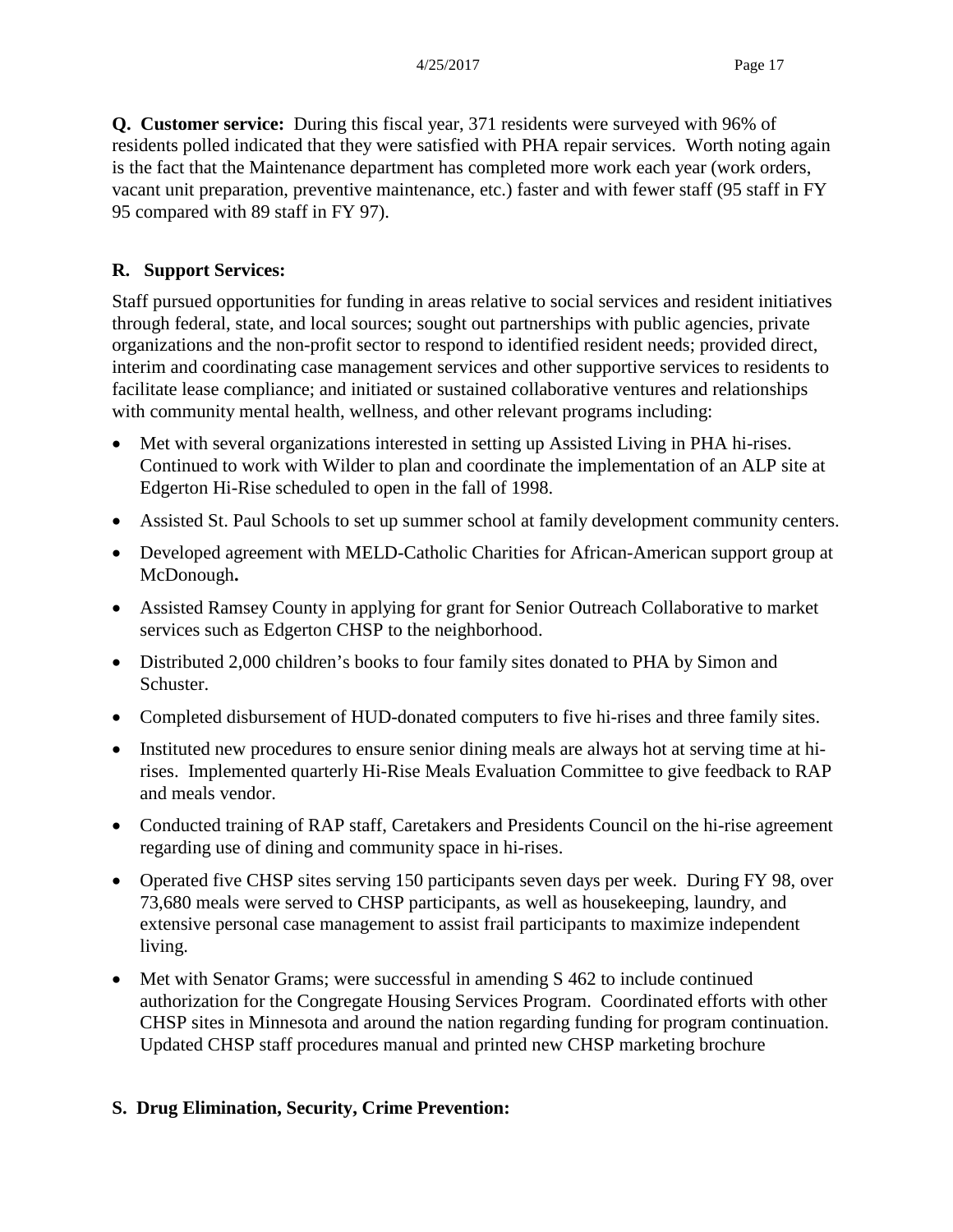**Drug Elimination:** Supported, expanded, and develop new initiatives with A Community Outreach Program (ACOP); pursued opportunities to decrease criminal activity in PHA communities; pursued opportunities to continue Federal Drug Elimination Program funds; continued to support and encourage resident participation in storefront police/resident stations at Dunedin, Valley and Mt. Airy Hi-Rises; worked with police and residents to implement storefronts in the family areas; collaborated with the Ramsey County Sheriff's Department to establish an officer to provide protective services exclusive to the PHA hi-rises; cooperated with the Sheriff's Department, St. Paul Police, Gang Task Force, Force and other police initiatives to increase security and resident ability to live peacefully in PHA buildings, developments, and scattered sites*.*

- Successfully applied for Public Housing Drug Elimination Grant (PHDEP). The PHA received the full \$1,111,760 for which we were eligible.
- Storefronts: Storefront policing operations continued at Valley, Mt. Airy and Dunedin Hi-Rises and are supported by Housing Management and police. Approximately 60 residents are involved in working in the storefronts. Storefronts are monitored by residents at regularly scheduled times during the week. Staff have continued to support a very successful resident volunteer DoorWatch Program at Exchange Hi-Rise. This initiative has substantially reduced problems and criminal activity by unauthorized visitors to the building.
- Sheriff Presence in Hi-Rises:Ramsey County Sheriff's Department provided a sheriff's deputy to work full-time in hi-rises with an emphasis on prevention, awareness, problem solving and helping residents build community crime prevention links. The deputy was able to build resident trust and awareness of safety issues and helped document the need for community policing in hi-rise buildings. The program was transferred to ACOP city police in February 1998.
- ACOP: The ACOP Program, funded by the DEP grant, has increased the number of positions by three, and as of February 1998, is providing most ACOP services to hi-rises as well as family developments. Managers and staff have worked very closely together in support resident safety for those that are lease compliant. Management staff provided a significant amount of documentation for the most recent, and successfully funded, DEP application.
- Roosevelt staff worked with the FORCE Unit, ACOP and other law enforcement entities to curb serious crime, drug and gang problems that escalated quickly when a neighboring apartment complex was taken over by an out-of-state gang. Quick action to evict and cooperation with the police brought the problem under control.
- Housing Management, Maintenance, Rental, Technical Services, ACOP, FORCE and several other law enforcement divisions concentrated efforts at Central Hi-Rise to bring serious street crime, drug sales and gang activity under control. Extended hours, extra management presence, emergency termination's, off-duty police, extra maintenance and security hardware were part of a nine month effort to make the building comfortable and safe for lease compliant residents.

### **T. Policy and Procedures:**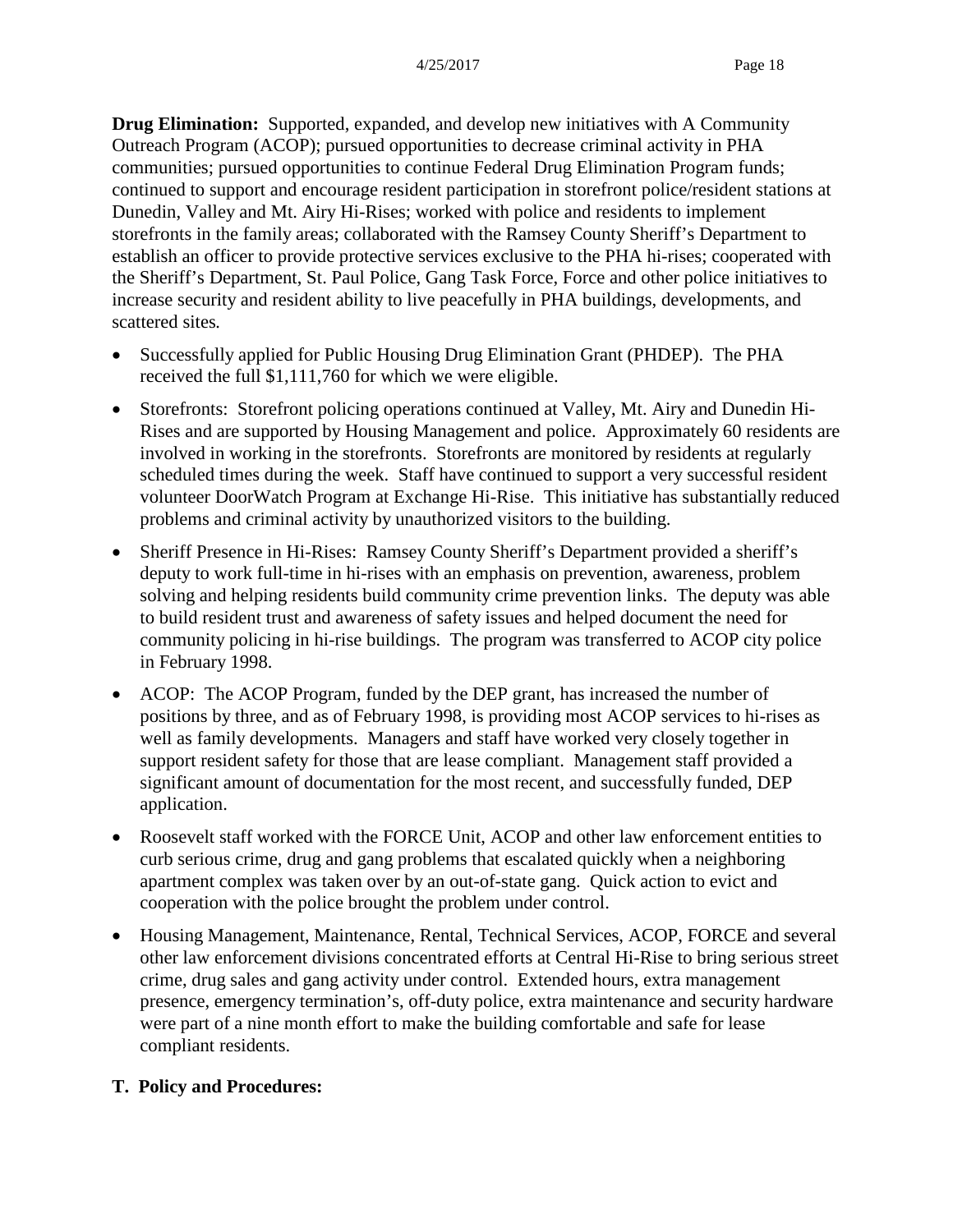**Public Housing Admissions Policy Revision:** On May 21, 1997 the Board approved a new Public Housing Admission and Occupancy Policy, culminating a 14 month process with the Board, staff and community groups. Among other things, the policy established local admission preferences for public housing and ceiling rents.

**Section 8 Admissions Policy revision:** On January 21, 1998, the Board approved extensive revisions to the Section 8 Admission and Occupancy Policies. This was the first comprehensive update and reorganozation of the policies in several years. The revision included housekeeping changes, improved readibility and organization, and provided consistency with the Public Housing Admissions Policy.

**Other Policies:** The Managers Manual was updated and a Management Support Clerk Manual was completed and staff were trained on policy revisions.

**U. Section 8 Utilization:** Maintained an average of 99% utilization (of xx certs and vouchers) Section 8 Certificate and Voucher Programs despite mandatory 90 day shelving restriction. Other Section 8 highlights:

- Instituted new internal systems to reconcile outstanding balances on clients who have ported into St. Paul, including new computer based reports which ensure matching household/tenant ID information on tenant master, household and property files, track shelved Certificates and Vouchers, track files more than 120 days outstanding.
- Developed and implemented new procedures for rent abatement for annual re-certifications with failed inspections, for submitting 50058's via modem, and for correcting 50058 error reports.
- Conducted a survey of private market rental units in St. Paul and in collaboration and established an automated rent reasonableness program.

**V. Re-exams:** Staff performed annual re-exams on 99.72% of all residents for continued occupancy and rent rate determination (12 ACOs were pending at year end due to incomplete information from tenants, 3rd notices sent to residents).

**W. Rent Collections:** Staff continued proper rent collection procedures. Staff coordinated with MIS and Accounting to improve the process for terminating leases for nonpayment of rent and filing Unlawful Detainers. Established an ongoing work group consisting of Re-Exam, Management, Accounting, and MIS staff that meets regularly to improve rent collection procedures, communication and coordination between work units, and customer service. Worked with MIS to implement the new ceiling rent policy. Worked with Accounting staff to transfer responsibilities related to vacated tenant accounts, including the 21-day settlement of accounts and Revenue Recapture Program, to Accounting. Staff received information and training about Welfare Reform as it relates to tenant rent, interims, and re-exams. Uncollected rents averaged 1.36% of total dwelling unit rental income over the fiscal year.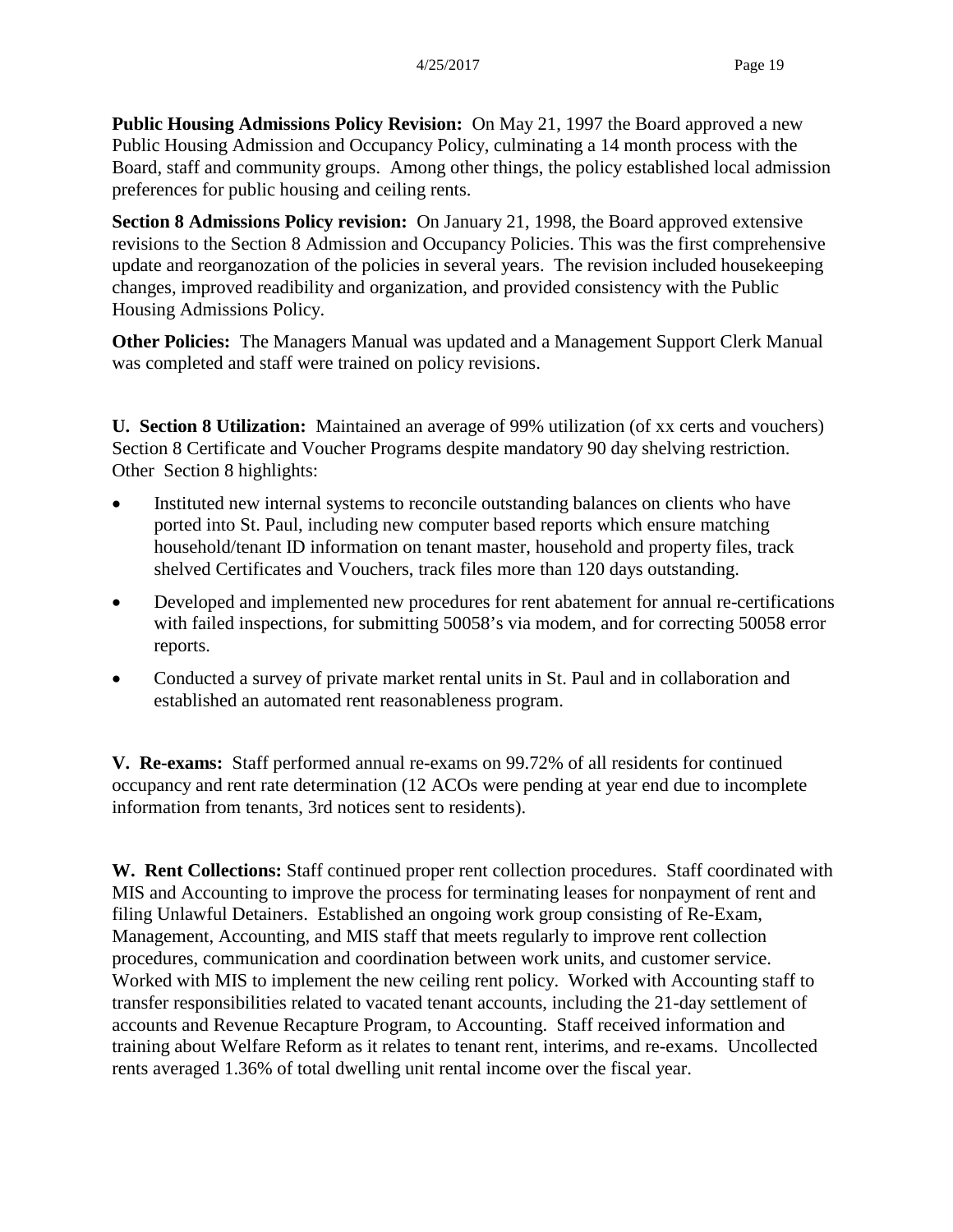**X. Tenant Account Receivables:** Staff performed necessary tasks and coordinated with other departments to ensure that Accounts Receivable are less than 5%. TARs averaged 3.58% over the fiscal year. In excess of \$45,000 in bad debt was collected on vacated accounts through the Revenue Recapture Program. **(we say 100,000 elsewhere)**

**Y. Family Self-Sufficiency:** Continued to implement the Family Self-Sufficiency Program. The program goal is to assist 495 Section 8 participants and 35 Low Rent Public Housing families. We continue to add participants to the program but are well behind the pace necessary to achieve a grade "A" should HUD ever implement the SEMAP evaluation program. (Currently there are 81 participants enrolled in the FSS Program, 55% of them have established an escrow account. Thirty participants have been added to the program in the last fiscal year and 24 cases have been closed. Eight of the closed files were participants who had successfully completed the program and four of these purchased homes.)

**Z. Hi-Rise Coordinator Grant:** Service Coordinator grant staff, in collaboration with CommonBond Communities and the Illusion Theatre completed a video "Your Friendly Guide to Hi-Rise Living." The video presents hi-rise living through the eyes of residents. It is used as a part of New Resident Orientation and Resident Council meetings. Human Services Coordinator staff initiated Job Clubs, Job Seeking Skills workshops, and one-on-one counseling in each hirise to encourage hi-rise residents to seek employment. Staff documented grant activity and reported statistics which are necessary to evaluate program success and determine directions for possible continued funding.

**AA. Community Centers:** Staff successfully managed three Community Centers and one community meeting facility in a manner that meets the identified needs of the residents and maximizes the number of services that can be offered to family residents. Dunedin staff opened the new Dunedin Family community facility for service provision, use by Dunedin residents and the Dunedin Family Resident Council. Staff hired two residents to provide on-call service to open and close the facility as needed. McDonough staff worked with Community Center service providers and residents to relocate programs and services to portable classroom units during the renovation of the McDonough Center. They were successful in maintaining most services during the renovation of the McDonough Center and have successfully moved back into the renovated Community Center. Staff worked with service providers to convert the Mt. Airy Community Center to the site of *Jobs Plus* for the provision of all types of employment related services.

**BB. Resident Councils:** Staff continued to provide necessary support to the twenty two family and hi-rise Resident Councils, including attendance at all regularly scheduled Resident Council meetings, continued to support leadership training for Hi-Rise Councils and Presidents Council, encouraged efforts to obtain funding from public or private sources for Council ventures; worked with Family Councils to strengthen leadership, increase relevant participation in Council actions and in advising PHA in matters that relate to their communities and living, and more. Some examples include:

• Hi-Rise Council Leadership Training Contract/Presidents Council: Through a contract with Alice Moormann, Consultant, leadership training was provided to 16 hi-rise Councils and to the Presidents Council. Mini-training sessions were conducted monthly with an emphasis on inclusiveness in meetings and in Council leadership. The Peer Advisor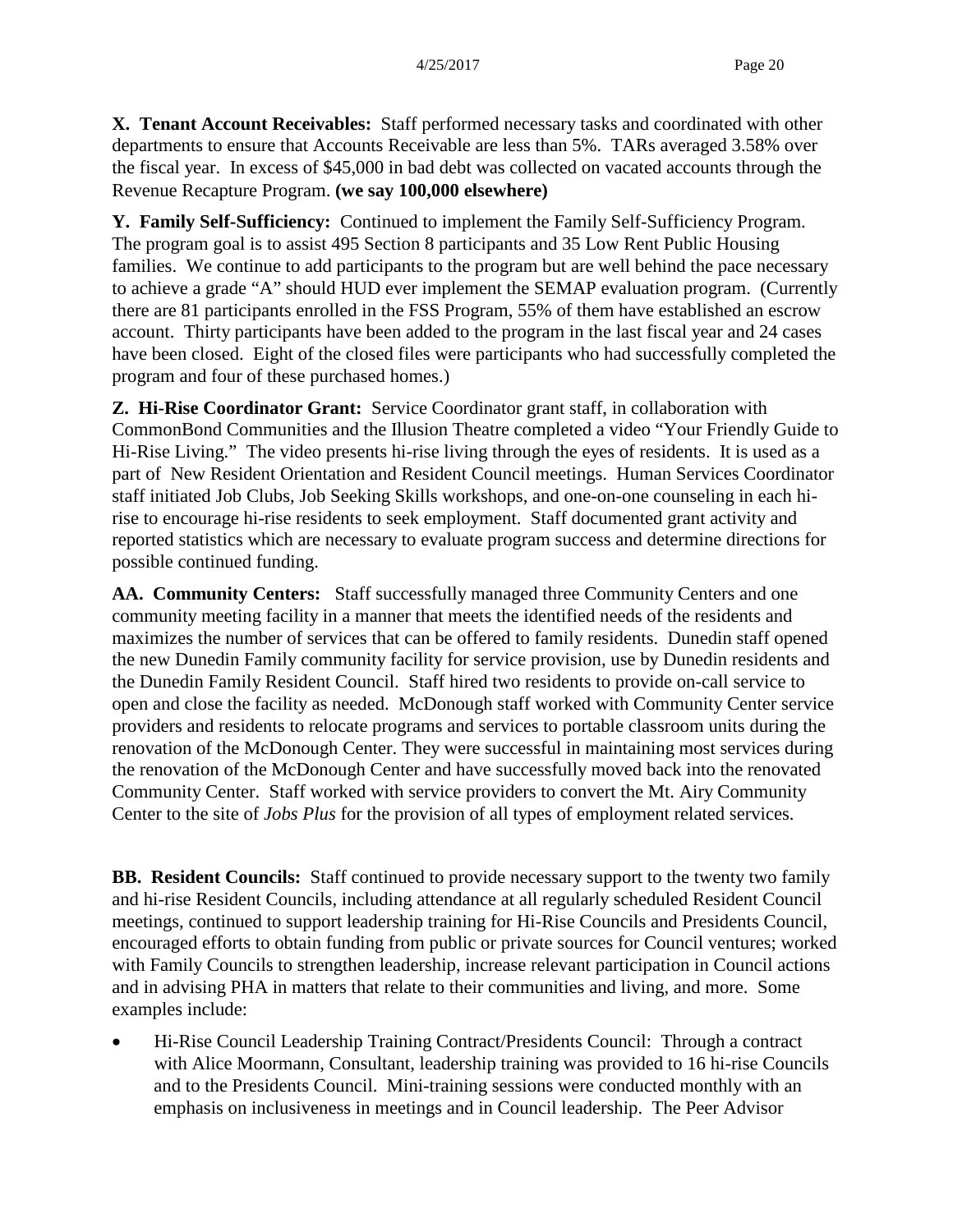Program was expanded to include 12 Peer Advisors who worked with specific Council issues and concerns, visited each individual Council and brought back to Presidents Council workable ideas and provided training to officers. Residents were also trained as third party monitors for hi-rise elections, reviewers of Council treasury records and consultants on computer use. The consultant worked with the Peer Advisors to plan and carry out an annual training event for all hi-rise officers and a diversity training session for Presidents Council representatives conducted by a professional trainer. The consultant worked with individual Councils and their officers to resolve problems, change structures and meet HUD requirements. The consultant worked with Presidents Council to obtain their 501c3 status in preparation for possible grant applications in the coming year and to assist Councils to utilize computers donated by HUD or purchased by Councils.

- With staff support, City Wide Resident Council significantly increased attendance at monthly meetings, negotiated and participated in an 8-session Leadership and Capacity Building Training Program, participated in staff-led officer training, offered selfemployment training to residents through a contract with Women Venture, continued to support the STEP Program through TOP grant and other grants, and had an audit performed. City Wide also received a \$25,000 grant from St. Paul Companies to continue STEP support and a \$2,500 Community Investment Fund award from United Way.
- Housing Management staff attended monthly Resident Council meetings of 16 hi-rises and four family Councils. Staff worked with family Councils to secure a professional Hmong interpreter for Council meetings to facilitate inclusiveness in the Councils. Each family Council elected a full slate of five officers and all are reflective of the diverse populations in each area. Staff worked with all four family Councils, Boys and Girls Club staff, and community workers to apply for TOP grants to provide youth employment and training opportunities and leadership training for officers. Each of the four Councils was awarded a TOP grant of \$75,000 to carry out these activities over the next two years.
- Hi-Rise Councils requested and received \$1,875 per Council from the PHA's proceeds from rental of hi-rise roof space to private entities for antennas. Staff worked with Councils and consultant to develop a fair process for resident input into how funds should be expended.
- Successfully co-authored \$300,000 Tenant Opportunity Grant application for four resident councils to provide employment and leadership skill training. Provided technical and services administration assistance to resident councils to achieve goals of grant.

**CC. Hi-Rise Designated Housing Allocation Plan:** Staff reviewed the plan and recommended no changes at this time (it is effective as is until December 2000). Staff continued to enhance marketing efforts to seniors and processed applications in accordance with the approved plan (Edgerton and Hamline senior-only).

**DD. Hi-Rise Resident Commitment to Diversity Program:** The program was completed in 15 of the 16 hi-rises by the summer of 1997. Montreal Hi-Rise is the remaining hi-rise, but was unavailable for the workshops through early 1998 due to modernization activities. The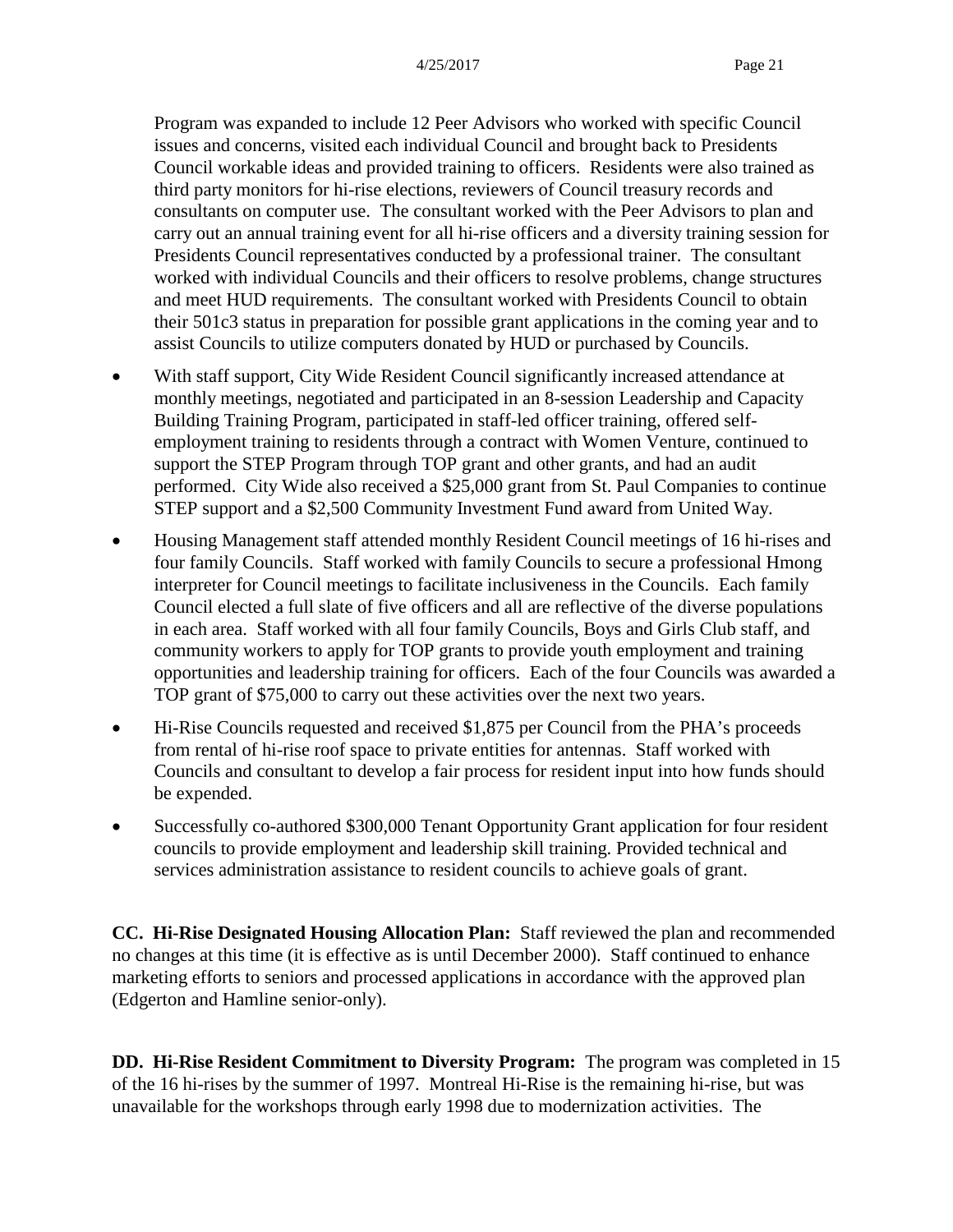facilitators for the program are no longer under contract with the PHA and are unavailable. Staff is exploring alternative activities for Montreal Hi-Rise.

**EE. Risk Management:** Human Resources staff provided safety training programs to employees, including personal safety.

- Quarterly Family Safety and Health magazine purchased and sent to all employee locations. Conducted bloodborne pathogen training for all supervisors. Provided emergency spill kits and gloves to all employee work locations.
- Continued to work with workers' compensation management consultant and departmental staff to control and reduce Workers' Compensation claims and costs. Improved claim processing procedure to quickly notify consultant and insurance carrier of an employee injury. Analyzed and identified ways to reduce claims. Experience modification factor reduced from .80 to .61 and annual insurance premium reduced from \$135,000 to \$75,000. Days lost due to employee injury reduced from 75 to 2.
- Consolidated Workers' Compensation and General Liability claims processing and data collection in the Human Resources assistant position. This resulted in closer monitoring, claim control and intervention by Human Resources and Accounting.
- Reviewed various health care providers and selected new provider for pre-employment physicals and to review employee on-the-job injuries. Pre-employment physicals were specialized and tailored to the physical requirements of the job. Physician examination of injured employees is now coordinated with employee's department, the insurance carrier, and the workers' compensation management consultant. Light or alternative work was assigned to employees to foster a quick return to work. This approach minimized employee injuries and claims.
- Continued to send wellness and health information to employees. The Hope health letter was sent to all employees monthly and the Well Advised health book was sent to all supervisors and employee locations.

**FF. Agency-wide Employee Recognition Event:** Held yearly banquet, including various employee waards, gifts and length of service plaques.

### **GG. Human Resources Information System:**

- Completed implementation of the new Human Resources Information System (HRIS). Current modules in use are employment, appointment, disabilities, and performance appraisals. Worked with payroll to link the HRIS system and the payroll system into one common database.
- New positive reporting pay system. Met with employees and unions to get their input on how best to implement the positive pay reporting system. Sent out brochures to part-time and full-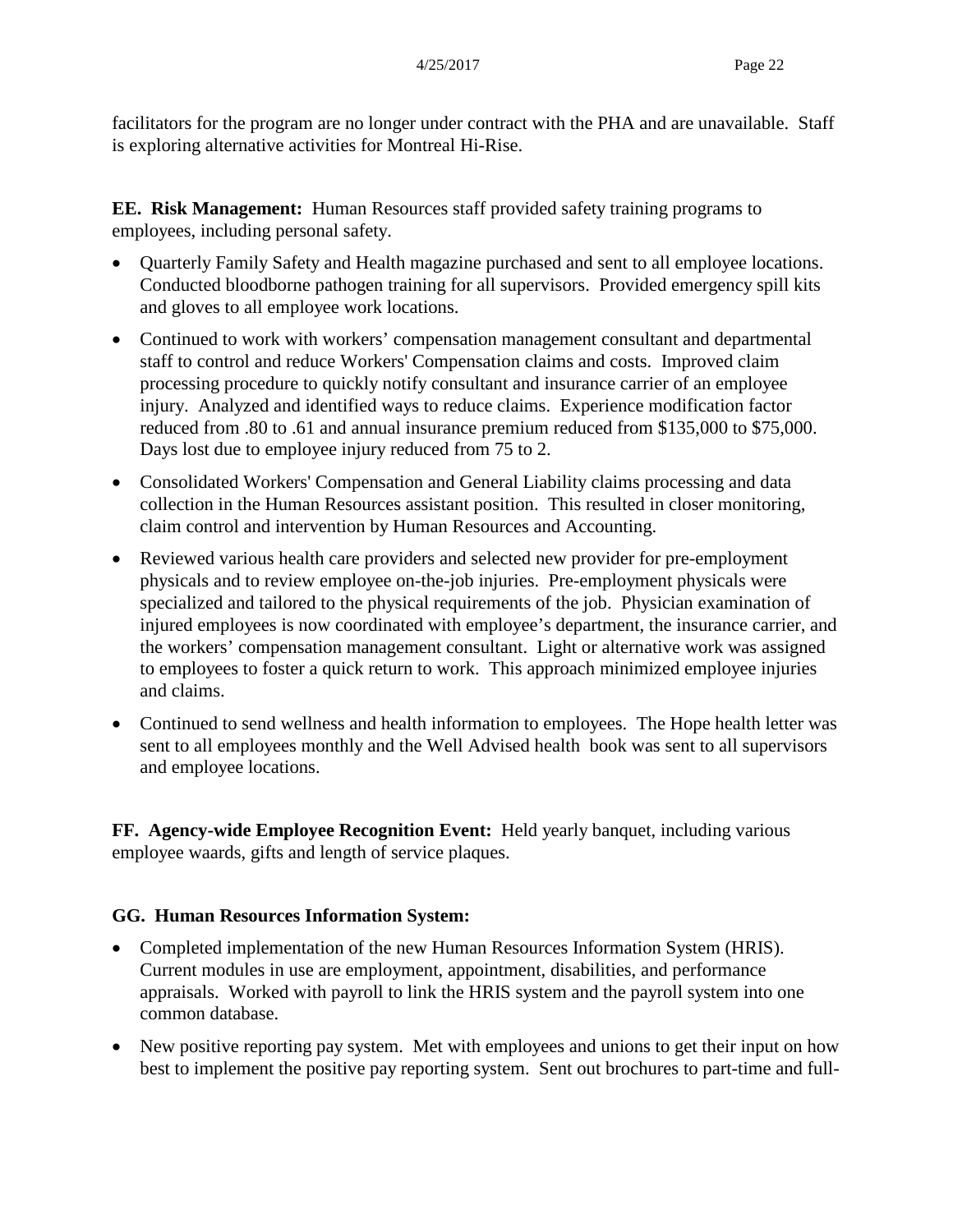time employees on what effect the conversion would have on the first pay period. Held employee meetings explaining the new pay system and answered questions.

• Worked with payroll and supervisors to develop a timesheet and other forms for leave records that met the needs of payroll and all employee groups.

**FF. Rent Collections:** Staff continued proper rent collection procedures; staff coordinated with MIS and Accounting to establish a system for monitoring collecting from unpaid accounts.

**GG. State of Minnesota's Revenue Recapture Program:** In three months, just under \$10,000 in bad debts has been collected by the State of Minnesota for the PHA at a cost of only \$10 per account collected and TAR's decreased from 4 to 5% delinquent to a low of 2.12% delinquent in March.

**HH. Re-Exams**: Staff completed 100% of annual re-exams, 1,881 interim rent changes and listed 396 vacated tenant accounts with Revenue Recapture dating back to vacates from January 1992 through September 1996. Staff verified and documented citizenship status for all current residents and their family members in response to an unanticipated HUD requirement. The work unit was reorganized; eliminated the Verification Clerk positions and created two Re-Exam Technician positions to increase customer service and efficiency.

**II. Tenant Account Receivable (TARs):** TARs averaged 3.99% over the fiscal year and have declined steadily during the past four months, reaching a low in March 1997 of 2.12%.

**JJ. Marketing:** The Marketing Committee was reorganized and began meeting on a semimonthly basis. The focus of the group's activities has been to recruit senior applicants. Ads were redesigned and placed in a number of monthly newspapers directed to the senior population. A meeting was held with staff from the Metropolitan Area Agency on Aging and the PHA is now part of their Senior Linkage Program. We are also listed in their Senior Housing Guidebook. We contracted with a graphic designer to develop a new hi-rise brochure and are in the process of redesigning other marketing materials. We also began seeking proposals from consultants to assist us in our marketing efforts.

**KK. Monthly Management Report:** This report continued to be the focus of detailed, semimonthly Senior Staff review of numerous operational indicators, such as: units owned, vacancy rate, turnover rate, families housed each month, waiting list and admissions, tenant accounts receivable, annual housekeeping inspections, annual preventive maintenance inspections, applications for continued occupancy, lease termination's for cause, maintenance work orders, resident satisfaction surveys, energy consumption, and Section 8 utilization.

### **PP. Resident Participation:**

- Housing Management staff attended 100% of monthly Resident Council meetings.
- Staff worked with the Presidents Council to become a strong and issue oriented group with regular feedback to the Board of Commissioners.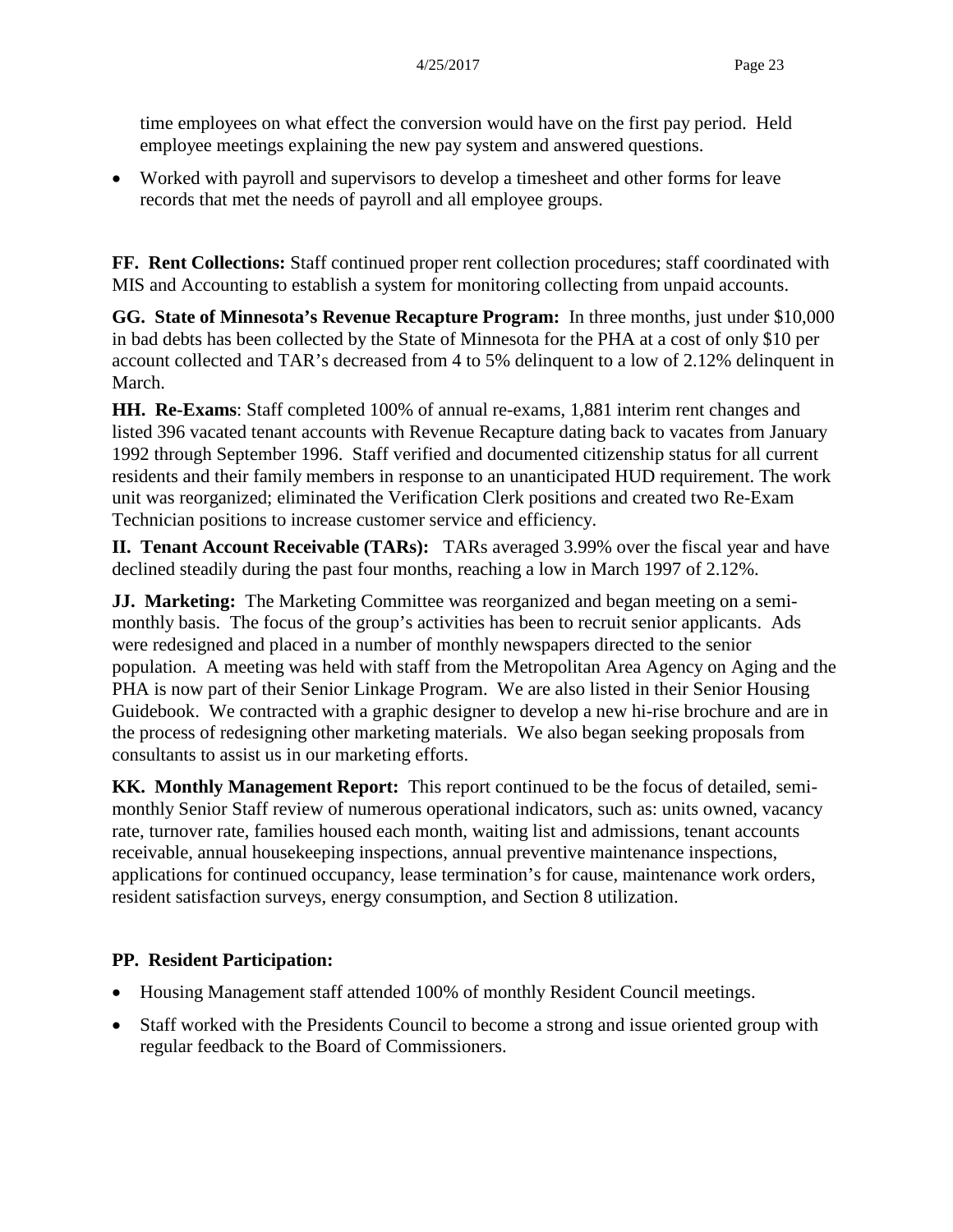- Through City Wide and Presidents Council, staff assisted hi-rise and family councils in applying for computers from HUD. Eight computers were received for three family areas and five hi-rises.
- Staff provided technical assistance to City Wide in implementation of their TOP and foundation grants, including accessing LOCCS system, completing narrative and financial reports to HUD, monitoring contracts with St. Paul Public Schools, and guiding members through a leadership services procurement process.
- Secured the volunteer services of an accounting firm to assist family councils in setting up sound record keeping procedures.
- Hi-Rise Council Leadership Training: through a contract with Alice Moormann, leadership training was provided to 16 hi-rise councils and to the Presidents Council. Training emphasized inclusiveness in meetings and council leadership. The Peer Advisor Program expanded to include six Peer Advisors who worked on problem solving and training.

### **QQ. Legislative advocacy:**

- March 20, 1996 letter from Senator Grams to Jon Gutzmann (attached).
- October 30, 1996 letter to Cisneros on designated housing rule.
- December 5, 1996 testimony from Jon Gutzmann and Al Hester before the Joint Hearing of the Minnesota House of Representatives Health and Human Services Committee and Housing Committee .
- December 16, 1996 letter from Jon Gutzmann to the St. Paul legislative delegation on the effects of the DHS welfare reform provisions .
- March 1997 letter from Senator Grams to Jon Gutzmann on resident safety concerns. Additional letters and follow-up including a proposed amendment to S.462 regarding screening for illegal drug use and alcohol abuse. Legislation introduced by Senator Grams and currently a part of the bill. Obtained support from NAHRO and PHADA for the amendment (CLPHA took no position). (attachments)
- Continued to served on the national Housing Committee of NAHRO.

### **S. Clippings:**

- March 29, 1996, Pioneer Press article on "One Strike Directive" (attached).
- April 18, 1996, Pioneer Press article on PHA's number one PHMAP ranking (attached).
- June 30, 1996, Pioneer Press article including PHA's HOME program.
- July 18, 1996, Pioneer Press article on PHA intern Tommy Watson.
- August 2, 1996, Poineer Press article on SMRLS lawsuit settlement (attached).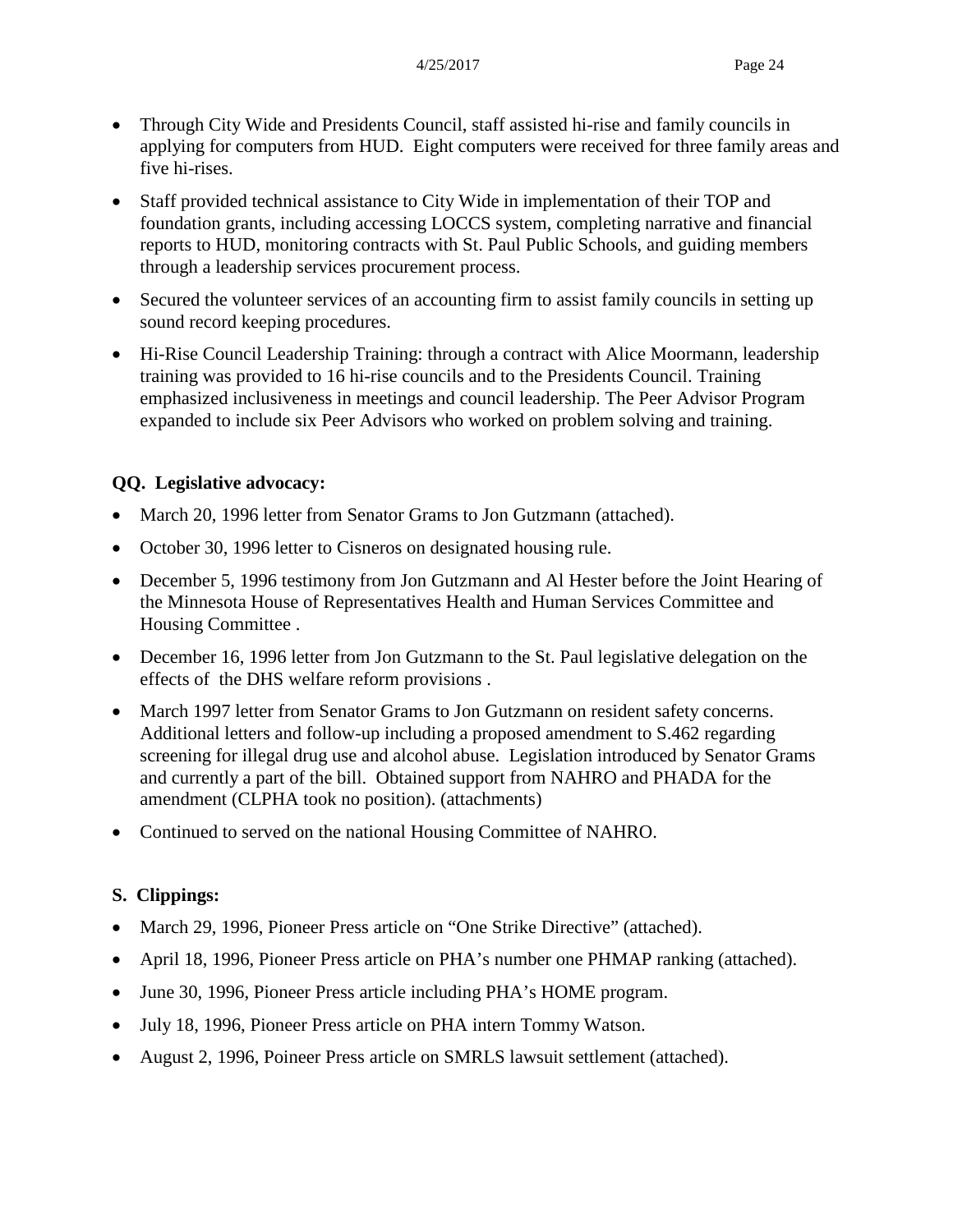#### **T. National reputation duties**

- April, 1996, letter from Mayor Coleman congratulating the PHA on its number one ranking by HUD (attached).
- June 1, 1996 letter from Secretary Cisneros to Jon Gutzmann thanking us for participating in Public Housing Summit (attached).
- August 2, 1996 letter from Jon Gutzmann to Secretary Cisneros thanking him for visiting our public housing and celebrating our homeownership programs (attached).
- September, 1996, PHA's HOME program featured in HUD "Best Practices" publication (attached).
- September 18, 1996, PHA received HUD Sustained Performance Award (letter attached).
- Staff coordinated visits to PHA properties during FY 97 by Senators Wellstone and Grams, and Congressman Bruce Vento.
- District of Columbia Housing Authority housing manager training April 1997 ( attached).
- Detroit Housing Commission; numerous Detroit staff came to St. Paul for intensive training; PHA staff consulted at Detroit on their own time (status reports to the Board May, September, 1996); Detroit off the troubled list (March 1997).
- Jobs-Plus designation award letter of March 7 1997 and congratulatory letter from Senator Wellstone.

### **U. Excellent Board and Attorney Guidance and Support:**

- Election of officers at April 1996 meeting: Chair W. Andrew Boss; Vice Chair Richard Willits; Secretary Lillian Micke; Treasurer Kit Hadley; and Commissioners Natalie Hudson and Bob Fletcher.
- Reappointment of Commissioner Fletcher in August 1996.
- Performance evaluation of Assistant City Attorney Mike Driscoll shared with the Board of Commissioners at the April 1997 meeting.

### **V. Many thanks** t**o all the PHA staff for their continued outstanding work performance and support. They are truly the best in the industry!**

### **II. Agency Goals: Discussion of FY 98 Proposed Goals (Separate Board Report included in agenda packet).**

### **III. Compensation:**